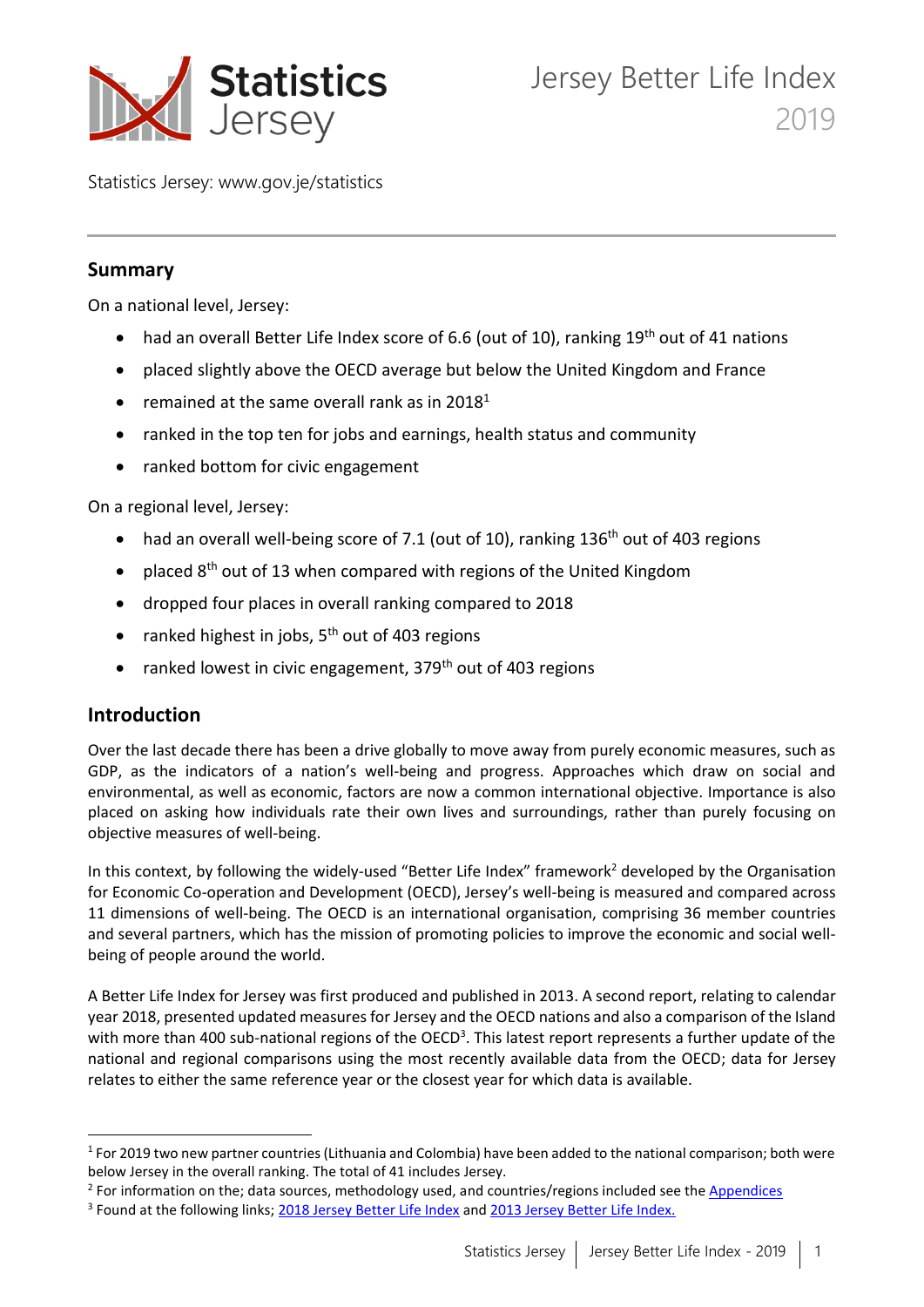

# **Better Life Index**

Jersey's overall Better Life Index score (6.6 out of 10) ranked the Island 19<sup>th</sup> out of 41 nations (see Figure 1). In terms of overall well-being, this score placed Jersey slightly above the OECD average but below the United Kingdom and France.



**Figure 1: Better Life Index for Jersey and OECD countries;** *0 (low) to 10 (high)*

Nordic countries rated highly in terms of overall well-being, with Norway, Denmark and Sweden being the three highest ranked countries. In contrast, the lowest scores of overall well-being were recorded across a range of geographical locations, with South Africa, Mexico, Colombia and Turkey being the four lowest ranked countries.

Scores and rankings for Jersey for each of the 11 dimensions comprising the Better Life Index are shown in Figure 2 and [Appendix A.](#page-18-0)



#### **Figure 2: Relative scores (out of 10) and** *rankings* **for Jersey in each dimension**

It is apparent that Jersey ranked:

- relatively highly in several dimensions, notably community
- less well in other dimensions, notably work-life balance
- lower than all OECD member and partner countries in civic engagement (measured by voter turnout)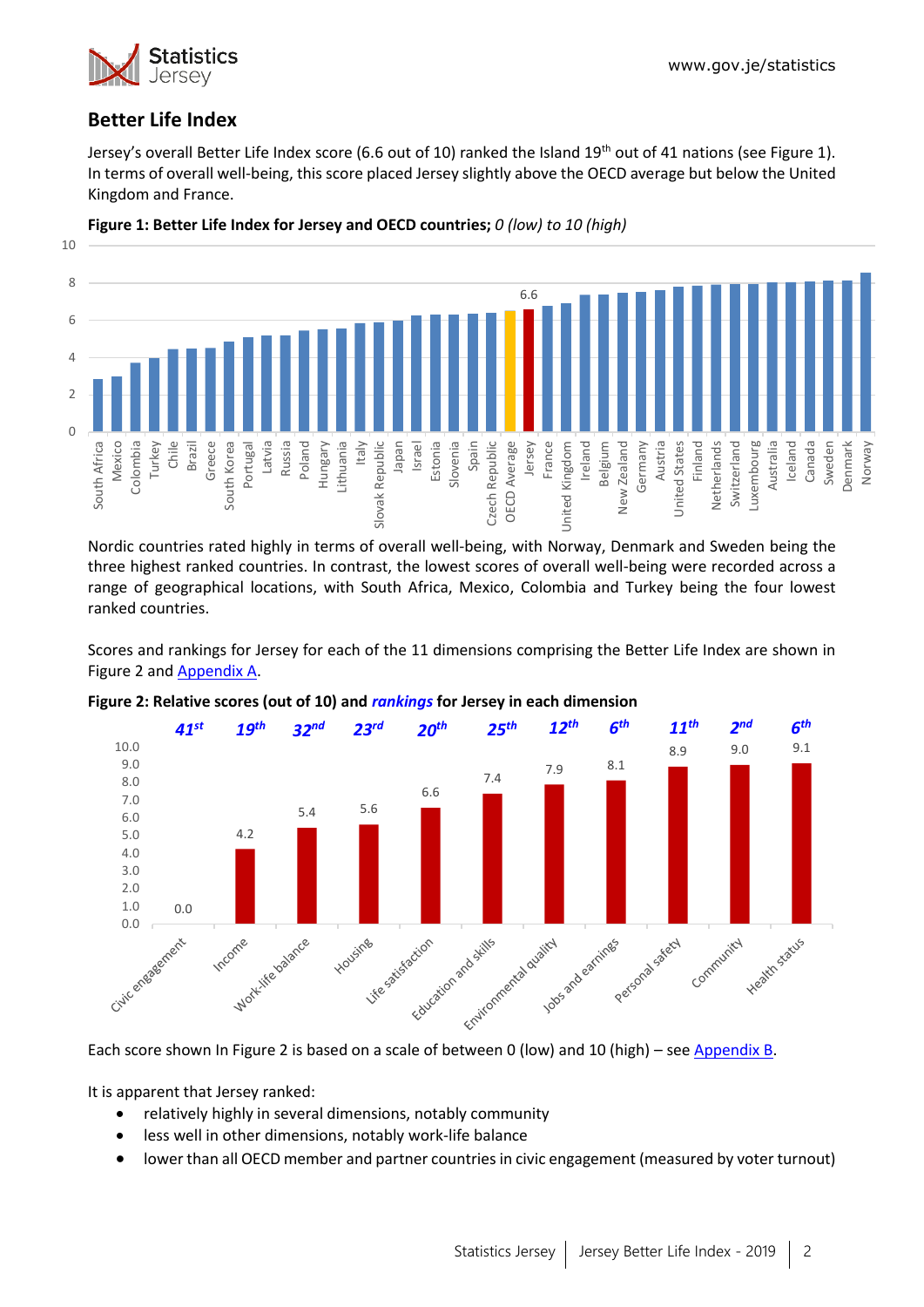

#### **Summary**<sup>4</sup>

Jersey **OECD** Average<sup>4</sup>

18 indicators are used in compiling the 11 dimensions of well-being. Comparisons, as well as more information for individual indicators, can be found in the [Jersey Better Life Index section](https://www.gov.je/Government/JerseyInFigures/HousingLiving/Pages/BetterLifeIndex.aspx) of Jersey in Figures.



On a measure of disposable income, Jersey ranked  $19<sup>th</sup>$ out of 41 countries. In 2016, mean net adjusted disposable income per capita in Jersey was \$25,907<sup>5</sup>, which was below the OECD average of \$33,604.





In terms of employment, 80% of people in Jersey of working age (15 to 64 years) were in some form of employment (working at least one hour per week) in 2017 compared with an average of 68% across the OECD. The long-term unemployment rate within Jersey in 2017 was 0.6% compared with the OECD average of 1.8%. In 2017 personal earnings, gross average

remuneration per full-time equivalent employee, in Jersey (\$43,273) was marginally above the OECD average (\$43,241).

**Housing**

**.** 



People in Jersey have more living space, on average, than people in the UK and in the majority of OECD countries. In Jersey, each resident occupies an average of 2.1 rooms compared to 1.9 in the UK and the OECD average of 1.8. However, average spending on housing in Jersey accounted for over a quarter (26%) of household net adjusted disposable income in 2016, some 6 percentage points (pp) greater than the OECD

average. In Jersey only 0.5% of households did not have an indoor flushing toilet for the sole use of their household, compared with 4.4% across the OECD.



For 2016-18 the life expectancy from birth in Jersey was 82.6 years, a figure nearly two and a half years greater than the average across the OECD. In 2017 people in Jersey rated their general health relatively highly; 81% of adults in Jersey reported that they were in either good or very good health compared with the OECD average of 69%.

<sup>4</sup> The OECD average is a population weighted average of member countries; it does not include partner countries.

<sup>5</sup> To enable comparison at both the national and regional level, income and earnings values for Jersey are converted from pound sterling (GBP) to US dollars (USD) on a purchasing power parity basis, and include a deflating factor of 1.20 to represent the relative cost of living between Jersey and the UK: *[Jersey-UK Relative Consumer Price Levels for Goods](https://www.gov.je/Government/Pages/StatesReports.aspx?ReportID=1031)  [and Services, 2013](https://www.gov.je/Government/Pages/StatesReports.aspx?ReportID=1031)*; States of Jersey Statistics Unit.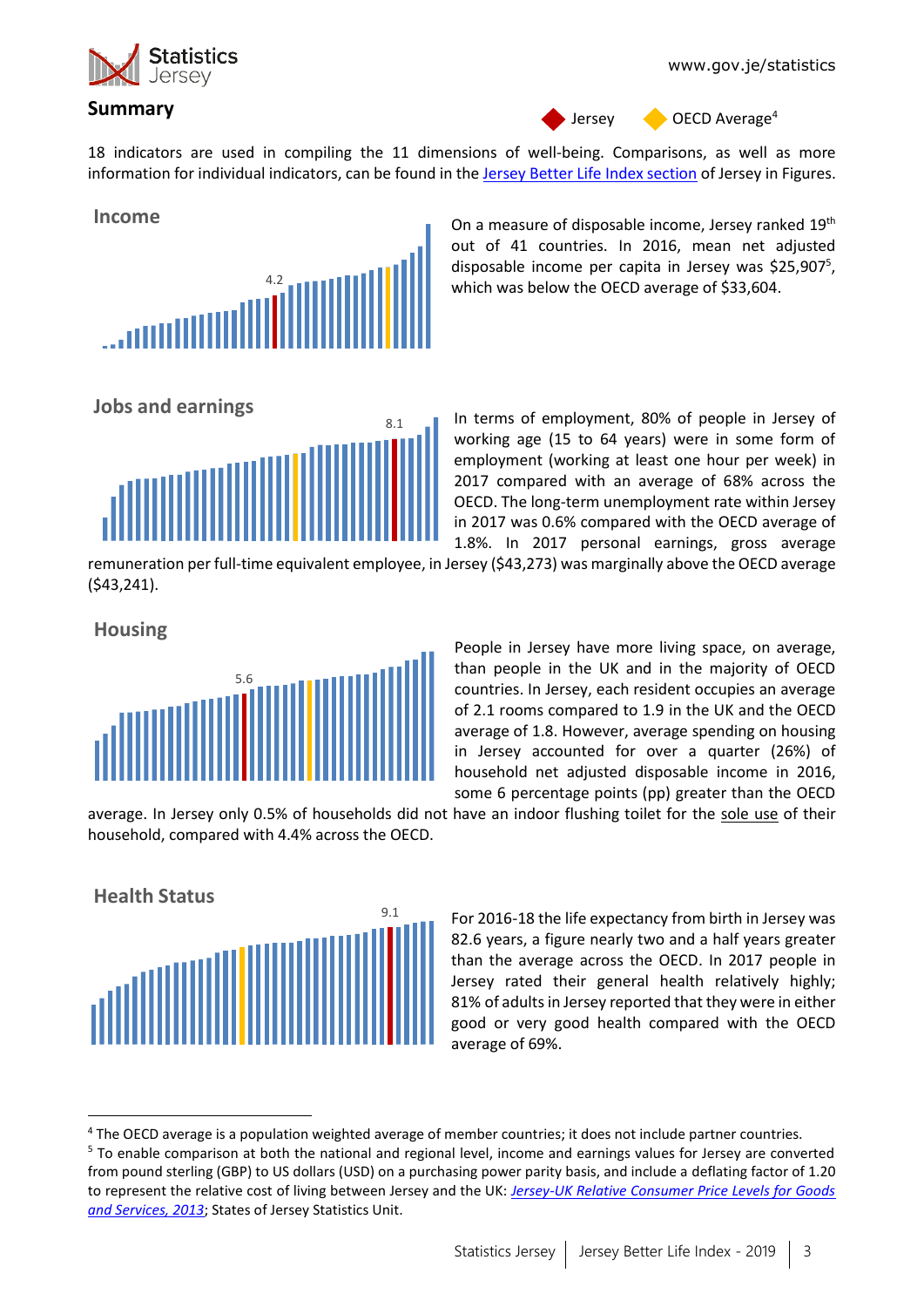

**Work-life balance**



Around one in seven (15%) employees in Jersey worked 50 or more hours in a usual week during 2017, a higher proportion than in the UK (12%) and the OECD average (11%). This measure does not take into account time spent commuting to work.

**Education and skills**



The education and skills dimension is measured by the percentage of people aged 25 to 64 years, that have at least an upper-secondary qualification. The proportion in 2017 for Jersey (80%) was slightly lower than in the UK but 2 pp greater than the average across the OECD.

**Community**



The indicator for the community dimension is the percentage of people who have someone they can rely on in case of need. The percentage of people in Jersey that did (96%) was higher than in all OECD countries except for Iceland (top ranked) and New Zealand (with which Jersey was joint second).

**Civic engagement**



Voter turnout in Jersey (43.4% in the May 2018 States Assembly elections) was lower than in all OECD member and partner countries. Across the OECD the latest average voter turnout rate is 68%; it should be noted that some OECD countries have compulsory voting (e.g. Australia, 91%).



In Jersey, over the period 2015-17, the average level of particulate matter (of less than 2.5 µm in diameter) in the air was 8  $\mu$ g/m<sup>3</sup>; this level was below the guideline value set by the World Health Organisation (WHO) of 10  $\mu$ g/m<sup>3</sup>. The indicator measure for Jersey is a three-year average across two monitoring sites; it should be noted that the measure recorded at one monitoring site in Jersey over calendar years 2017, 2018 and 2019 exceeded the WHO

guideline value. Water quality is measured by people's subjective evaluation of the water quality in their area; the measure for Jersey of 85% of people saying that they were satisfied was at a similar level to that of the UK and higher than the OECD average of 81%.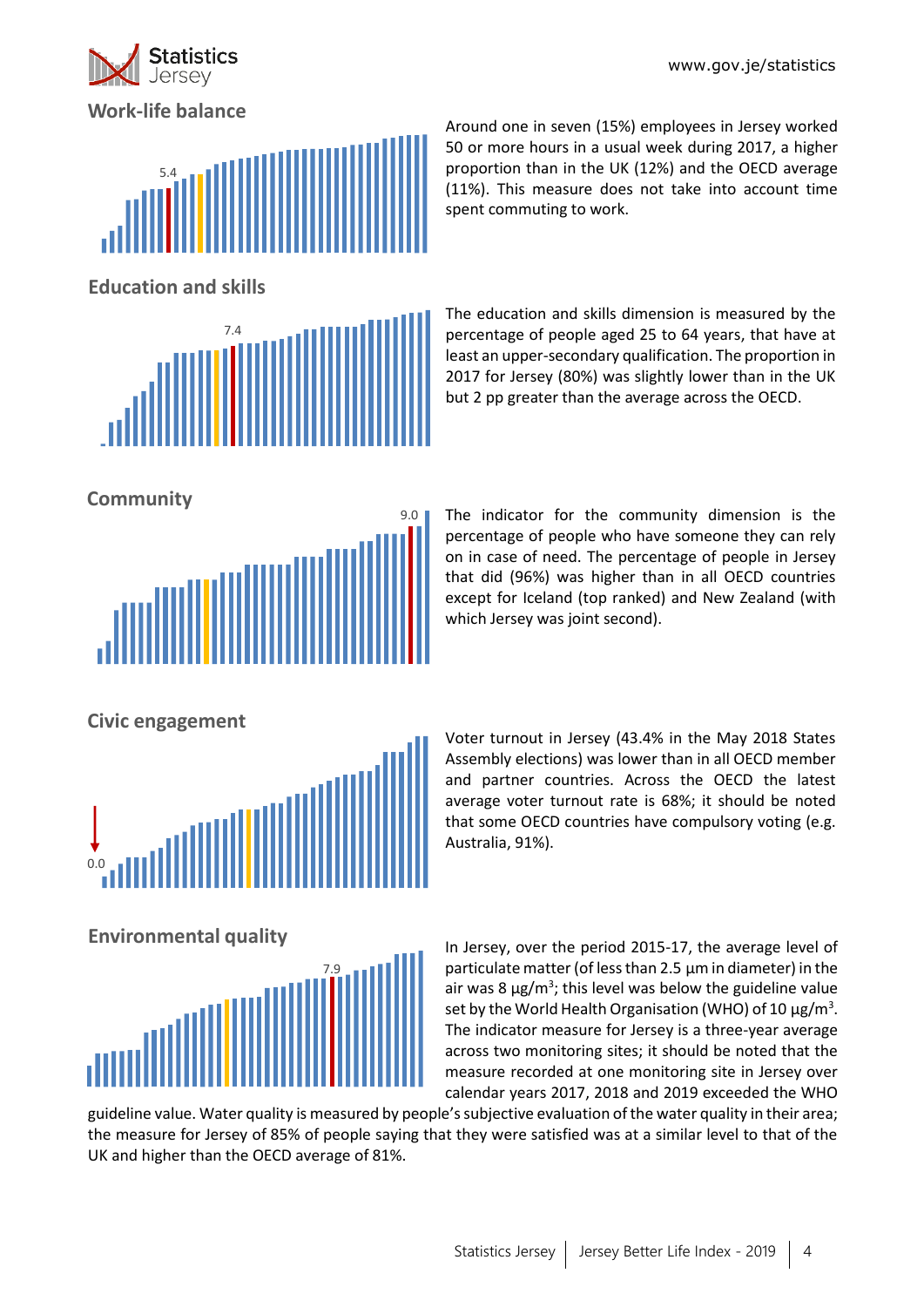www.gov.je/statistics



**Personal safety**

**Life satisfaction**



6.6

The homicide rate in Jersey over the three-year period 2015-17 was 0.6 per 100,000 people and was lower than the OECD average of 3.7 per 100,000. Personal safety is also measured by a subjective feeling of safety. Almost four out of five adults (79%) in Jersey reported that they felt safe walking alone at night, a similar proportion to that in the UK (78%) and above the OECD average (68%).

Adults in Jersey rated their overall life satisfaction slightly higher than the average recorded across the OECD. Jersey ranked 20<sup>th</sup> out of 41 when compared to the OECD nations and partners countries.

# **Material conditions and Quality of life**

1

Dimensions are grouped together under two domains: material conditions and quality of life:



The OECD has observed that there is generally a strong relationship between relative performance in the two principal domains of material conditions and quality of life – see Figure 3 overleaf.

Countries towards the top right corner of Figure 3 (Norway, Canada, Switzerland and Sweden)<sup>6</sup> are relatively strong in both material conditions and quality of life (se[e Appendix B](#page-19-0) for methodology). In contrast, countries towards the bottom left corner of Figure 3 (South Africa, Mexico, Turkey, Greece and Chile) have few relative strengths in either material conditions or quality of life.

The diagonal line in Figure 3 indicates where a country would fall if there was an exact correspondence in its relative performance on material conditions and quality of life.

<sup>6</sup> ISO alpha-3 country codes are used in Figure 3; Jersey is represented as "JEY" and the UK as "GBR". Codes for all countries can be found on [www.iso.org/](https://www.iso.org/iso-3166-country-codes.html)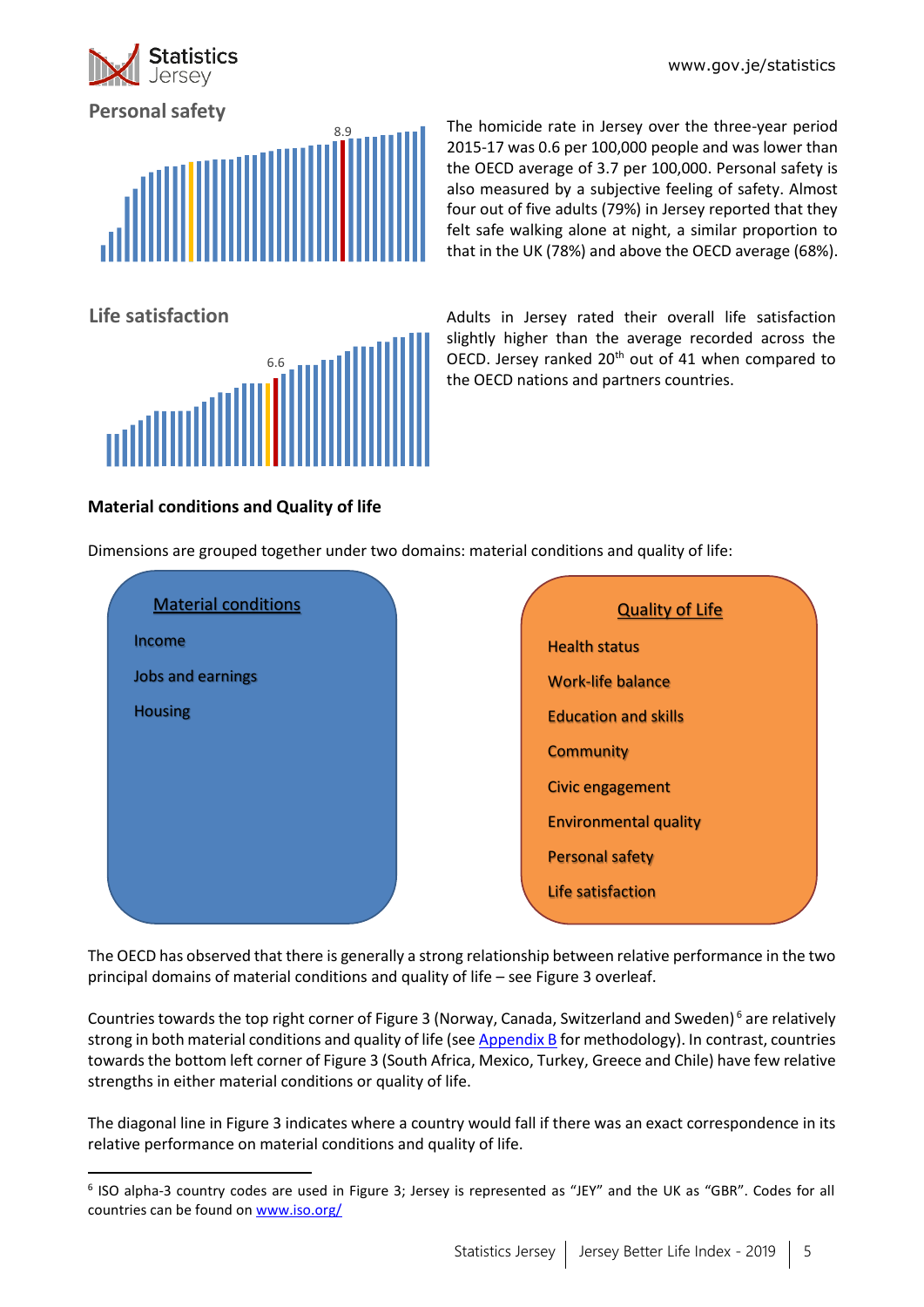

Figure 3 shows that:

- Jersey performs almost equally, on a relative basis, across the two domains of material conditions and quality of life
- when compared with OECD member and partner countries, Jersey performs most similarly to the United Kingdom ("GBR")



It is worth noting that the scores used in this figure are calculated differently from the overall index (see [Appendix B\)](#page-19-0).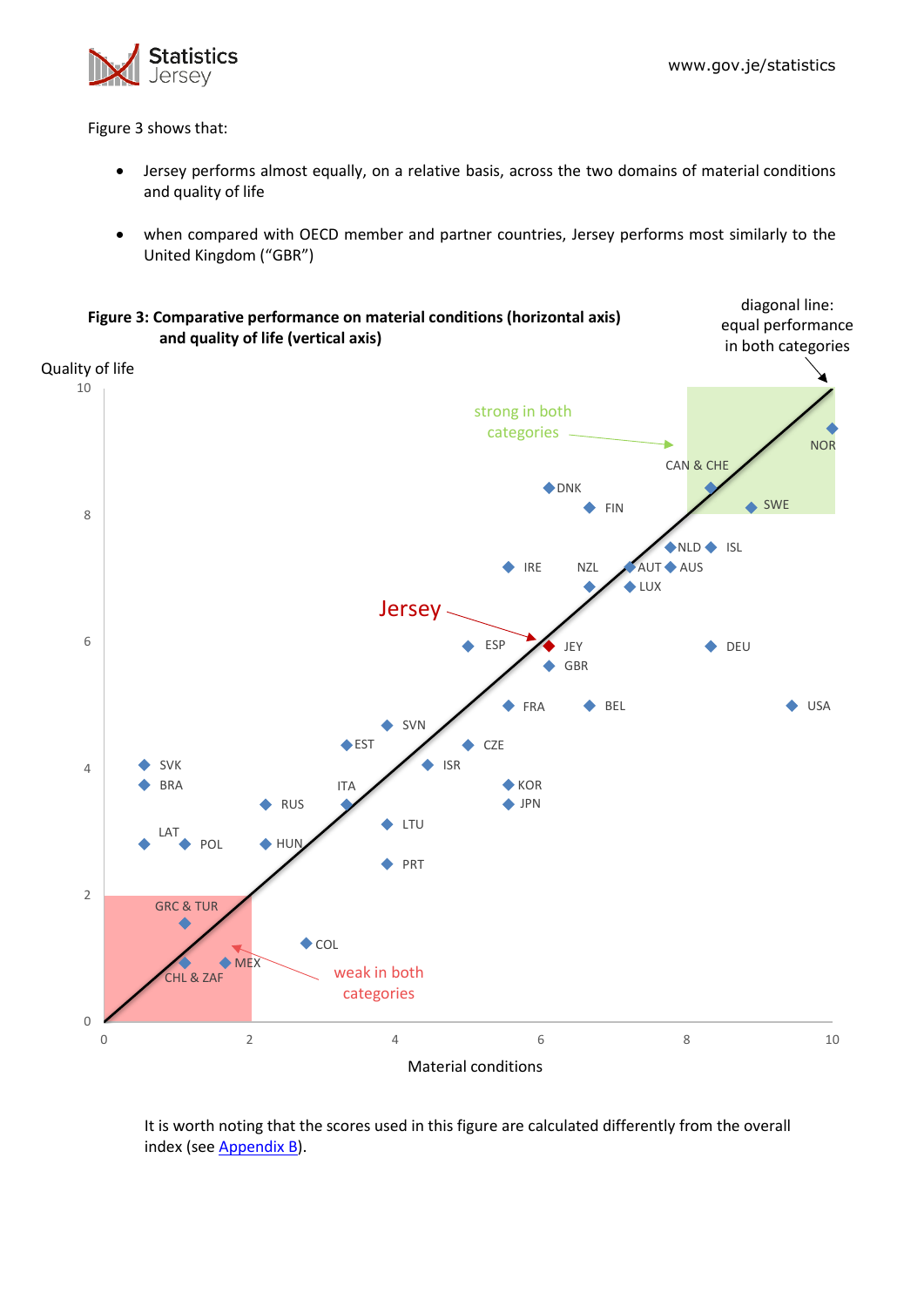

# **Comparison to the 2018 Report**

For 2019, Jersey's overall Better Life Index ranking was unchanged compared with 2018, remaining 19<sup>th</sup>. However, there have been changes in ranking for some dimensions between the two years. The indicator summary section of this report provides more detail for those indicators which resulted in notable changes at the dimension level. Comparisons and more information for all individual indicators can be viewed in the [Jersey Better Life Index section](https://www.gov.je/Government/JerseyInFigures/HousingLiving/Pages/BetterLifeIndex.aspx) of Jersey in Figures.

Since definitions of some indicators are sometimes changed by the OECD, care must be taken in making comparisons of scores between different rounds of the Jersey Better Life Index. Hence, in this report, comparisons and changes in rankings are made only with 2018. In addition, where additional countries have been added (in 2019: Colombia and Lithuania), any places dropped or gained due to their inclusion are excluded.

| <b>Income</b>            |                          |                               |              |                               |  |  |  |  |  |
|--------------------------|--------------------------|-------------------------------|--------------|-------------------------------|--|--|--|--|--|
|                          | In 2019 Jersey<br>ranked | 19 <sup>th</sup><br>out of 41 |              | Place better<br>than in 2018  |  |  |  |  |  |
| <b>Jobs and earnings</b> |                          |                               |              |                               |  |  |  |  |  |
|                          | In 2019 Jersey<br>ranked | 6 <sup>th</sup><br>out of 41  |              | Places better<br>than in 2018 |  |  |  |  |  |
|                          |                          | <b>Housing</b>                |              |                               |  |  |  |  |  |
|                          | In 2019 Jersey<br>ranked | 23 <sup>rd</sup><br>out of 41 |              | Places better<br>than in 2018 |  |  |  |  |  |
|                          | <b>Health status</b>     |                               |              |                               |  |  |  |  |  |
|                          | In 2019 Jersey<br>ranked | $6^{\text{th}}$<br>out of 41  | $\mathbf{1}$ | Place worse<br>than in 2018   |  |  |  |  |  |
|                          |                          | <b>Work-life balance</b>      |              |                               |  |  |  |  |  |
|                          | In 2019 Jersey<br>ranked | 2 <sub>nd</sub><br>out of 41  |              | Places worse<br>than in 2018  |  |  |  |  |  |
|                          |                          | <b>Education and skills</b>   |              |                               |  |  |  |  |  |
|                          | In 2019 Jersey<br>ranked | th<br>out of 41               |              | Places worse<br>than in 2018  |  |  |  |  |  |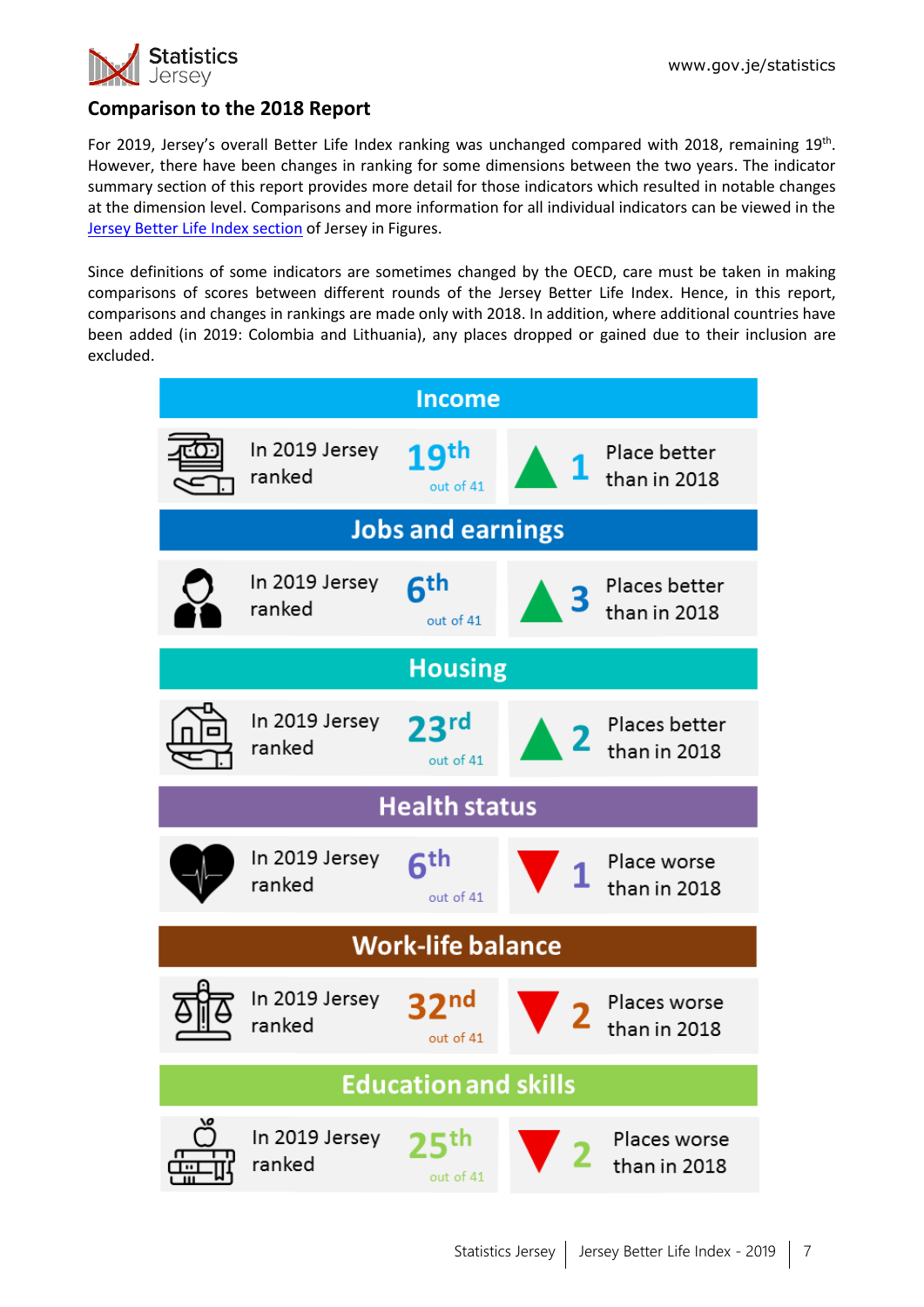

|               | <b>Statistics</b> |
|---------------|-------------------|
| $\bm{\times}$ | Jersev            |

| <b>Community</b>         |                              |                               |                             |  |  |  |  |  |  |
|--------------------------|------------------------------|-------------------------------|-----------------------------|--|--|--|--|--|--|
|                          | In 2019 Jersey<br>ranked     | 2 <sub>nd</sub><br>out of 41  | No change since<br>2018     |  |  |  |  |  |  |
|                          |                              | <b>Civic Engagement</b>       |                             |  |  |  |  |  |  |
| <b>MOTE</b>              | In 2019 Jersey<br>ranked     | out of 41                     | No change since<br>2018     |  |  |  |  |  |  |
|                          | <b>Environmental quality</b> |                               |                             |  |  |  |  |  |  |
|                          | In 2019 Jersey<br>ranked     | 2 <sup>th</sup><br>out of 41  | Place worse<br>than in 2018 |  |  |  |  |  |  |
| <b>Personal safety</b>   |                              |                               |                             |  |  |  |  |  |  |
|                          | In 2019 Jersey<br>ranked     | 11 <sup>th</sup><br>out of 41 | No change since<br>2018     |  |  |  |  |  |  |
| <b>Life Satisfaction</b> |                              |                               |                             |  |  |  |  |  |  |
|                          | In 2019 Jersey<br>ranked     | out of 41                     | No change since<br>2018     |  |  |  |  |  |  |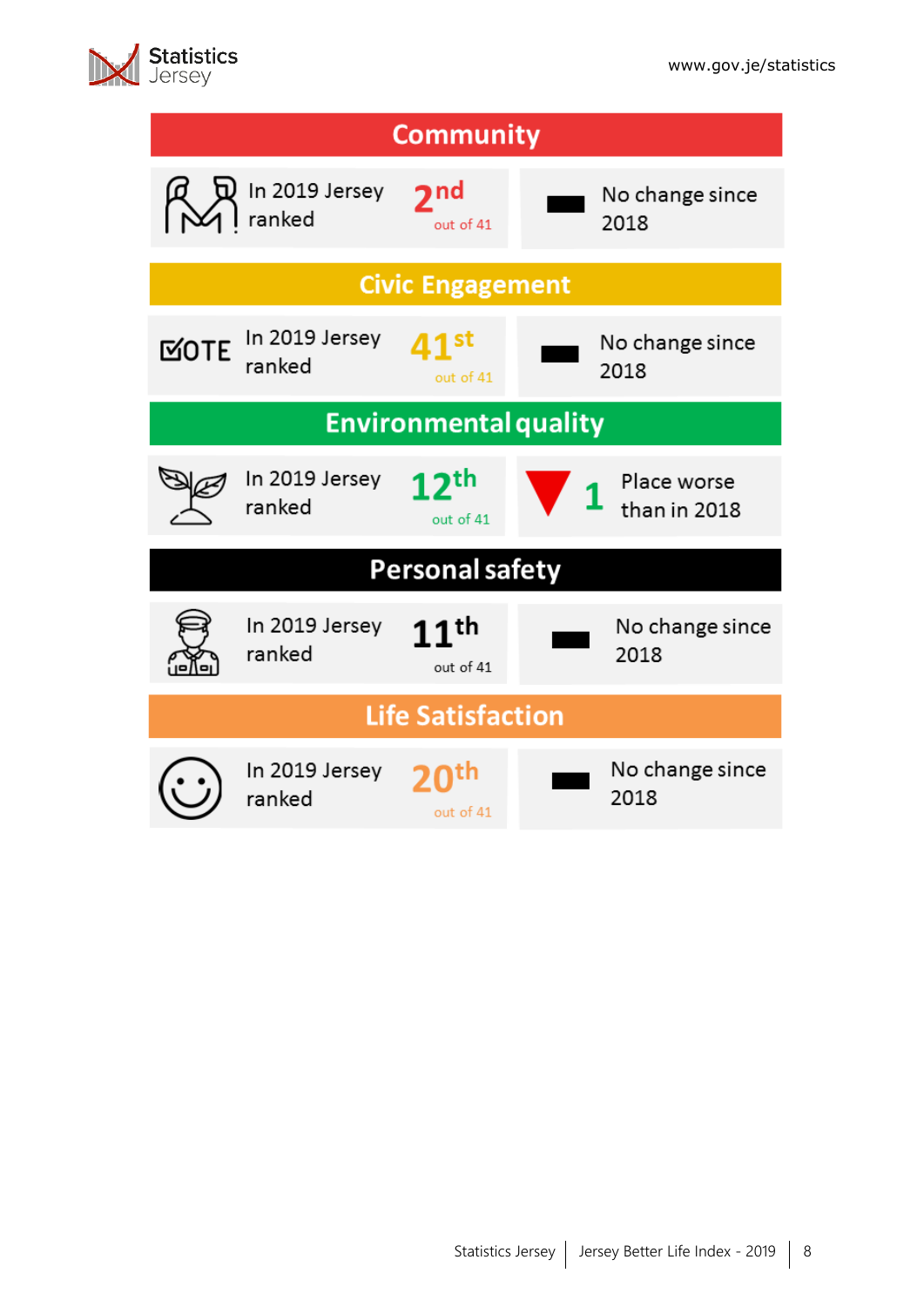

### **Indicator summary**

Although Jersey's ranking in 2019 was lower than in 2018 for the dimensions of education and skills, health status and environmental quality, there was little change in the indicator values for Jersey in these dimensions. These falls in ranking were largely due to improvements by other nations.

#### **Work-life balance; Long working hours**

The proportion of employed individuals working 50 hours or more per week across all their jobs, not including any hours worked as self-employed, is considered to be an important indicator of well-being.

Research has found that when considering the amount of time which people spend on unpaid work (domestic chores etc.), commuting and satisfying basic needs (eating, sleeping etc.), people who work for more than 50 hours per week are likely to have only a few hours left per day for other activities.

Figure 4 shows the proportion of employees who usually worked for 50 hours or more per week across the OECD. For comparability purposes, the figure for Jersey in 2017 is used (15%), which was higher than in the UK (12%) and the average across the OECD (11%).





The annual Jersey Opinions and Lifestyle Survey has recorded the hours usually worked by employees, either in their main job or in additional jobs (excluding hours worked as self-employed), for each year from 2013- 2019 -see Figure 5.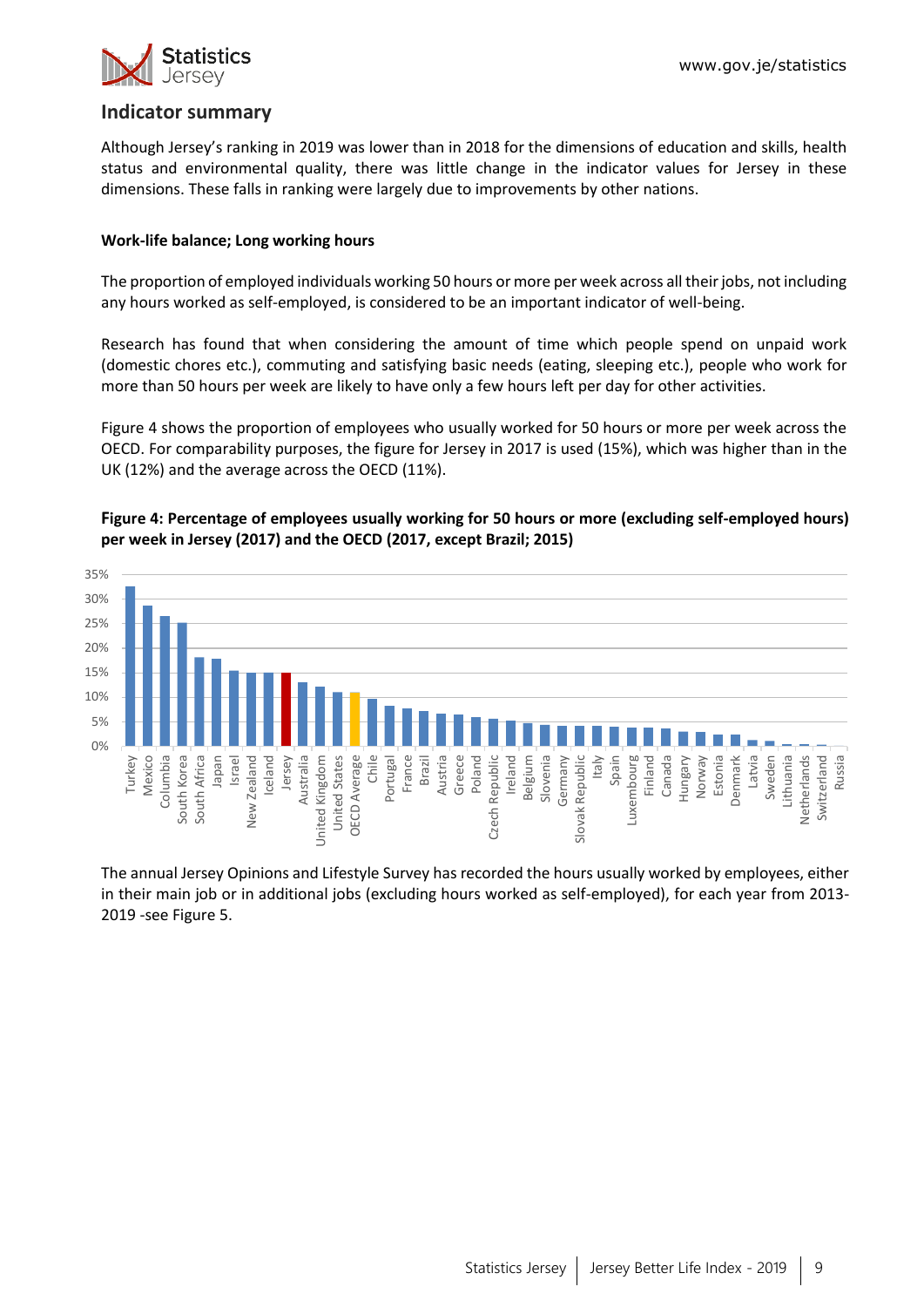



Over the period from 2013 to 2019 there has been an increase in the percentage of employee's usually working for 50 hours or more per week.

# **Additional related statistics**

Several other publications by Statistics Jersey are available which give a more complete picture about the well-being of Islanders, notably the Jersey Opinions and Lifestyle Survey (which can be found [here\)](https://www.gov.je/Government/JerseyInFigures/StatisticsCommunityPeople/Pages/SocialStatistics.aspx). This section of this report focusses on providing new statistics relating to well-being and providing comparisons with OECD nations.

#### **Life evaluation**

 $\overline{a}$ 

How people evaluate their life as a whole is closely linked to well-being<sup>7</sup>; the Jersey Better Life Index includes a measure of people's current life satisfaction.

In addition to measuring current life satisfaction, people can also be asked about their future perspective, relating to whether they think their life is going to get better or worse. In the 2019 Jersey Opinions and Lifestyle Survey (JOLS) this perspective was measured by means of the Cantril Ladder, whereby people were asked to rate, separately, their current life and their anticipated life in five years' time on a scale of 0 to 10 (where 0 represents the "worst possible life" for themselves and 10 represents the "best possible life" for themselves).

The responses to JOLS gave a mean score of 6.61 for current life satisfaction and a mean score of 7.31 for anticipated life satisfaction in five years' time. On average, all age groups in Jersey expected to have a higher life satisfaction in five years' time, except for those aged 65 and above.

Asking these two questions in the same survey enables further analysis into how people evaluate their lives. Applying the Gallup World Poll methodology, an individual's joint responses are assigned into one of three categories: "thriving"; "struggling"; or "suffering":

- people who rated their current lives as 7 or higher and their future lives as 8 or higher are categorised as "thriving"
- people who rated their current and future lives as 4 or lower as "suffering"
- anyone else is categorised as "struggling".

The results of this analysis are presented in Figure 6.

<sup>&</sup>lt;sup>7</sup> International Journal of Medical Research & Health Sciences, 2018, 7(4): 49-59. Examining Relationships Among Wellbeing, Leisure Satisfaction, Life Satisfaction, and Happiness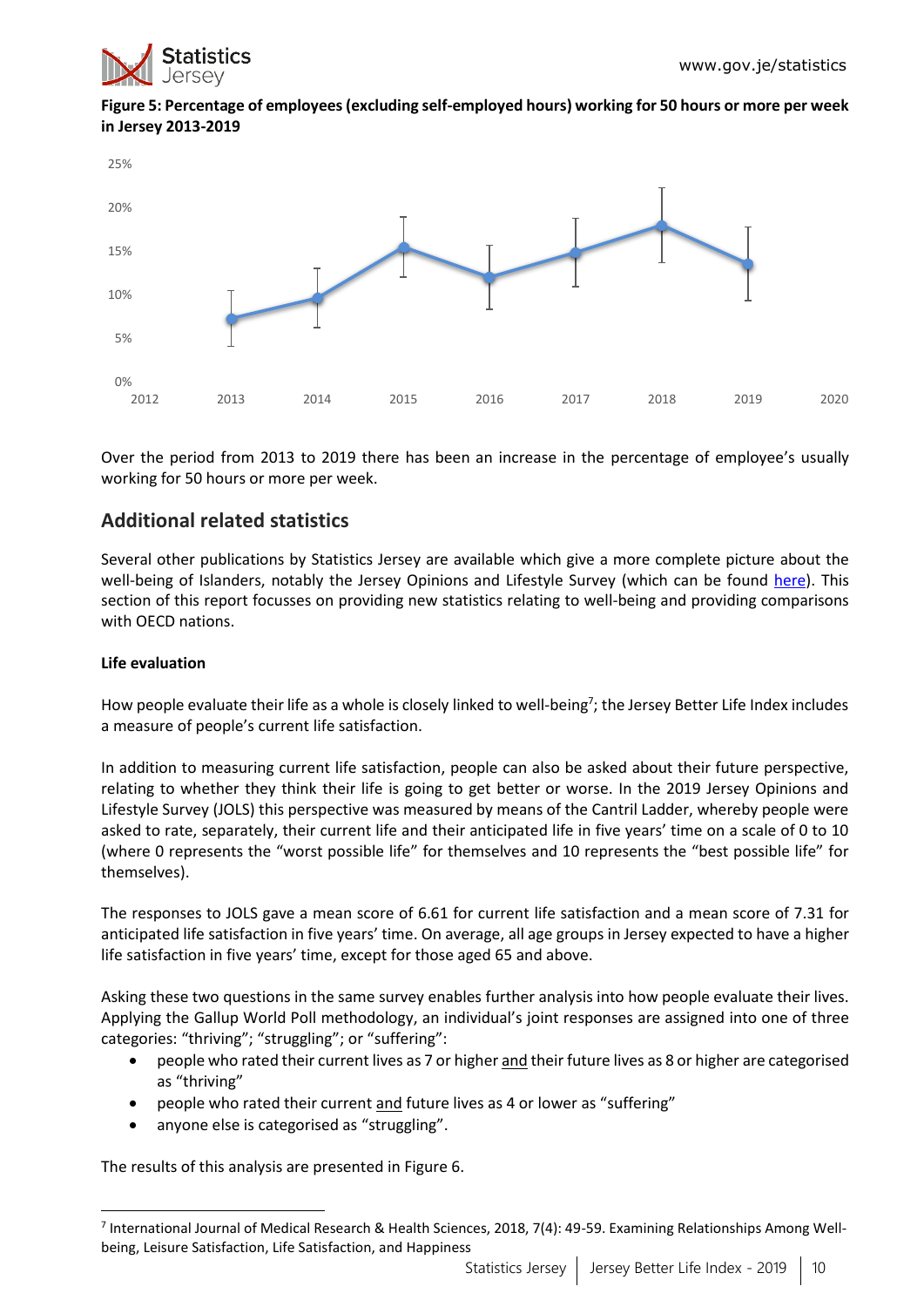

#### **Figure 6: Life evaluation in Jersey 2019**



Under this approach, in 2019: 41% of adults in Jersey would be categorised as "thriving"; 55% as "struggling"; and 3% as "suffering".

The percentage of adults in Jersey who were "thriving" was similar to that in the UK in 2016 (44%) but was lower than at any point in the United States in 2017<sup>8</sup> (the lowest being slightly above 48%). The percentage of people "suffering" in the United States during 2017 was broadly similar to that in Jersey in 2019; hence, the lower percentage of people "thriving" in Jersey was due to a greater proportion "struggling" in the Island.

#### **Confidence in government**

 $\overline{a}$ 

The measure of civic engagement used in the Better Life Index, voter turnout, is an indicator of both citizen participation in the political process and of public trust in Government.

With several factors potentially underlying Jersey's low voter turnout compared to OECD countries, it is informative to consider explicitly the confidence the public has in government. The 2018 round of JOLS asked adults "Do you have confidence in the following institutions in Jersey?": the judicial system and courts, charities, media and government. Respondents could answer either; yes, no, or don't know. Figure 7 shows the percentage of adults in Jersey who responded "yes" to confidence in government compared with OECD nations.



**Figure 7: Percentage of adults who responded that they had confidence in government in Jersey (2018) and the OECD (2014-2016 average)**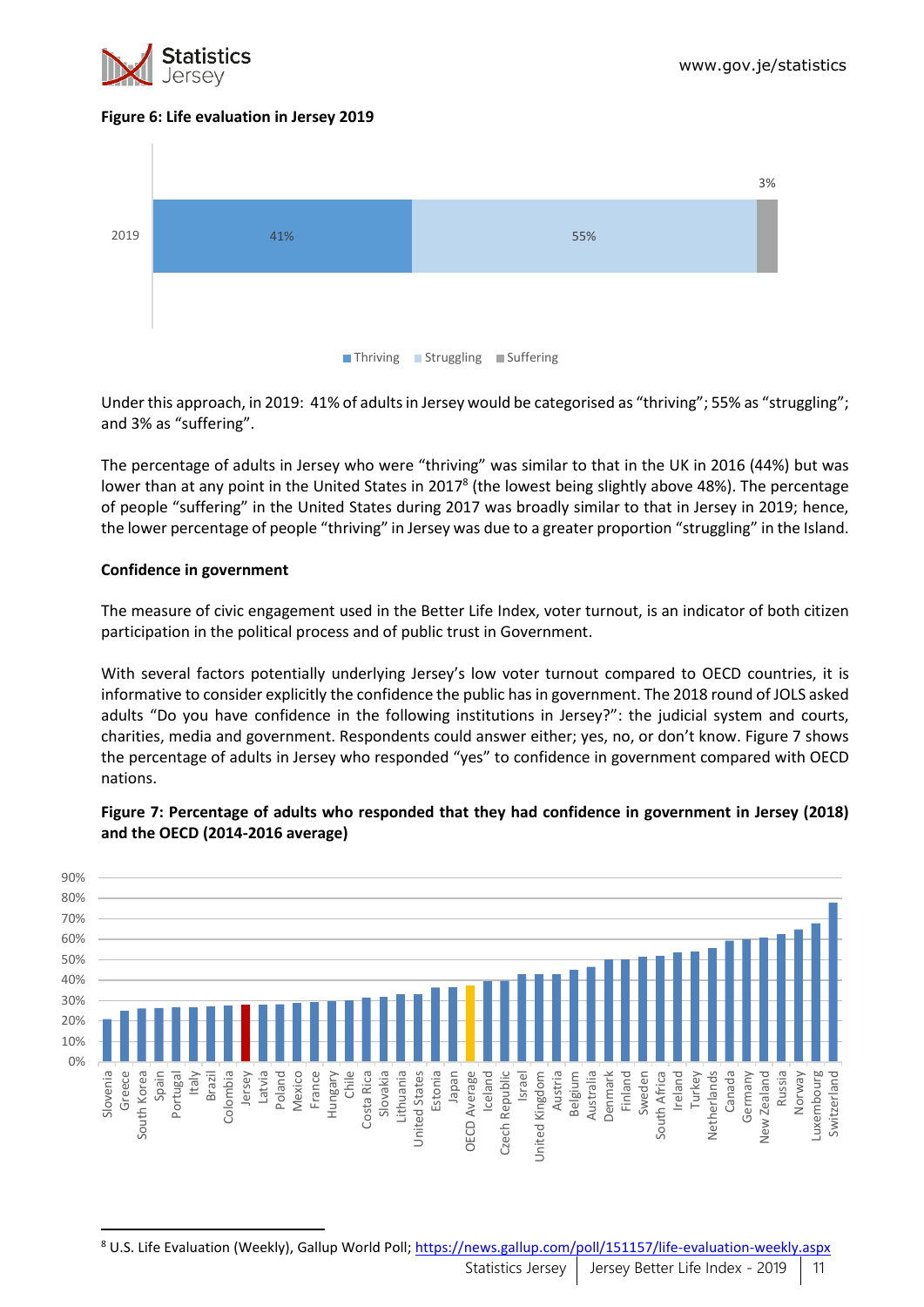

Figure 8 shows confidence in government plotted against voter turnout for Jersey and the OECD nations using the same relative scoring methodology as in the overall Index. Generally, higher confidence in government is correlated with higher voter turnout. Relatively, Jersey has both low voter turnout and low confidence in government. In contrast, Switzerland is anomalous, having low voter turnout but high confidence in government.



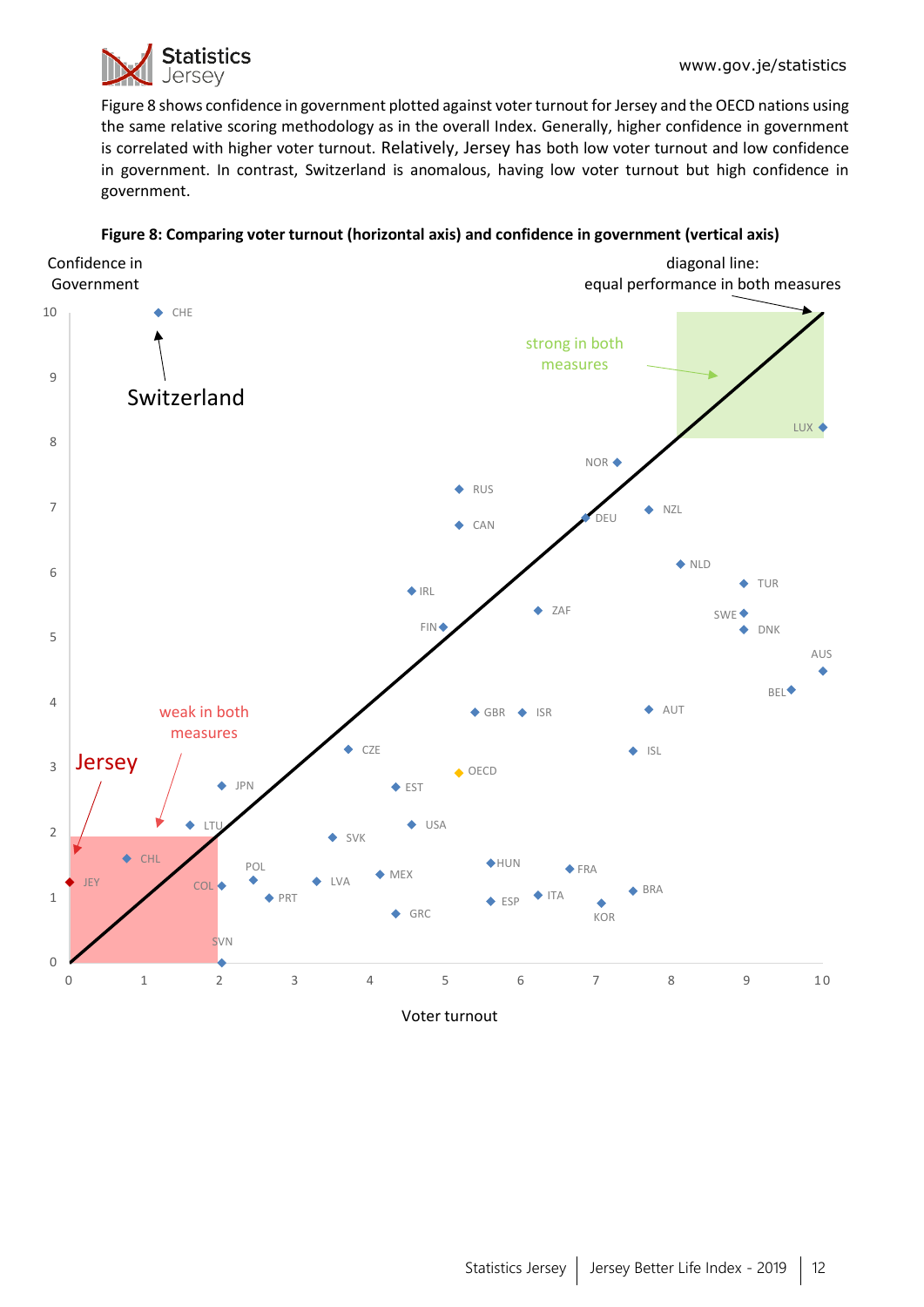

# **Regional Level**

Jersey's overall regional well-being score of 7.1 (out of 10) ranked 136<sup>th</sup> out of 403 regions<sup>9</sup>.

Regions from four countries (Australia, Canada, Norway and the USA) accounted for the top 25 regions; the Canberra Capital region of Australia being ranked the highest, with a score of 9.7. In contrast, regions from two countries (Mexico and Turkey) accounted for the lowest 25 regions; the Puebla region of Mexico was ranked the lowest, with a score of 1.6.

Scores for Jersey (relative to all 403 regions) for each of the 11 dimensions included in regional well-being are shown in Figure 9. Each score is on a scale of between 0 and 10, where 0 signifies the lowest possible score and 10 the highest.



#### **Figure 9: Relative scores (out of 10) and** *rankings\** **for Jersey in dimensions of regional well-being**

#### \*regional rankings are out of between 380 and 403 regions, depending on availability of data.

Jersey ranked relatively highly in several dimensions, including jobs, community, access to services and health. However, the Island ranked less well in others, including life satisfaction and education, and ranked particularly poorly (bottom 6%) in civic engagement (voter turnout). Across all 11 dimensions, the five regions most similar to Jersey were in the UK, Ireland and Switzerland.

Jersey's overall regional well-being score (7.1 out of 10) ranked the Island 8<sup>th</sup> out of 13 when compared with all UK regions<sup>10</sup> - see Figure 10.



#### **Figure 10: Overall regional scores for Jersey and the UK;** *0 (low) to 10 (high)*

<sup>&</sup>lt;sup>9</sup> The OECD defines regions as the first tier of sub-national government (for example, states in the USA, provinces in Canada, or "régions" in France). The total of 403 regions includes Jersey.

<sup>&</sup>lt;sup>10</sup> The total of 13 regions includes Jersey.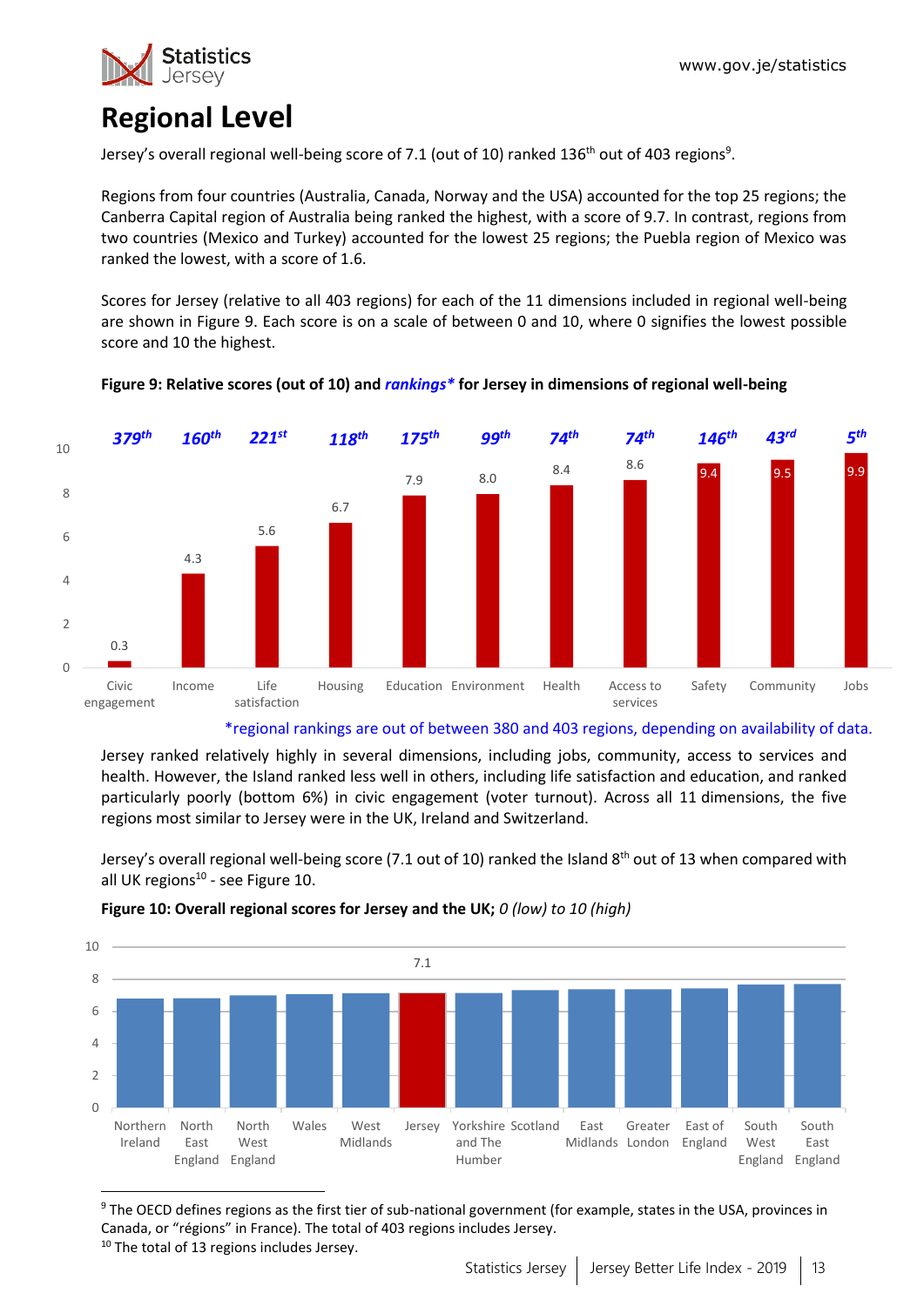



#### **Figure 11: Relative performance of Jersey in relation to UK regions by well-being dimension**

Figure 11 shows where Jersey ranks in comparison to the top UK region and bottom UK region for each dimension. Each point is plotted in its relative position to all other OECD regions. It can be seen that for the majority of dimensions Jersey was ranked above the lowest UK region, with one dimension (jobs) scoring higher than the top UK region. However, Jersey was lower than the lowest UK region for civic engagement (voter turnout) and life satisfaction.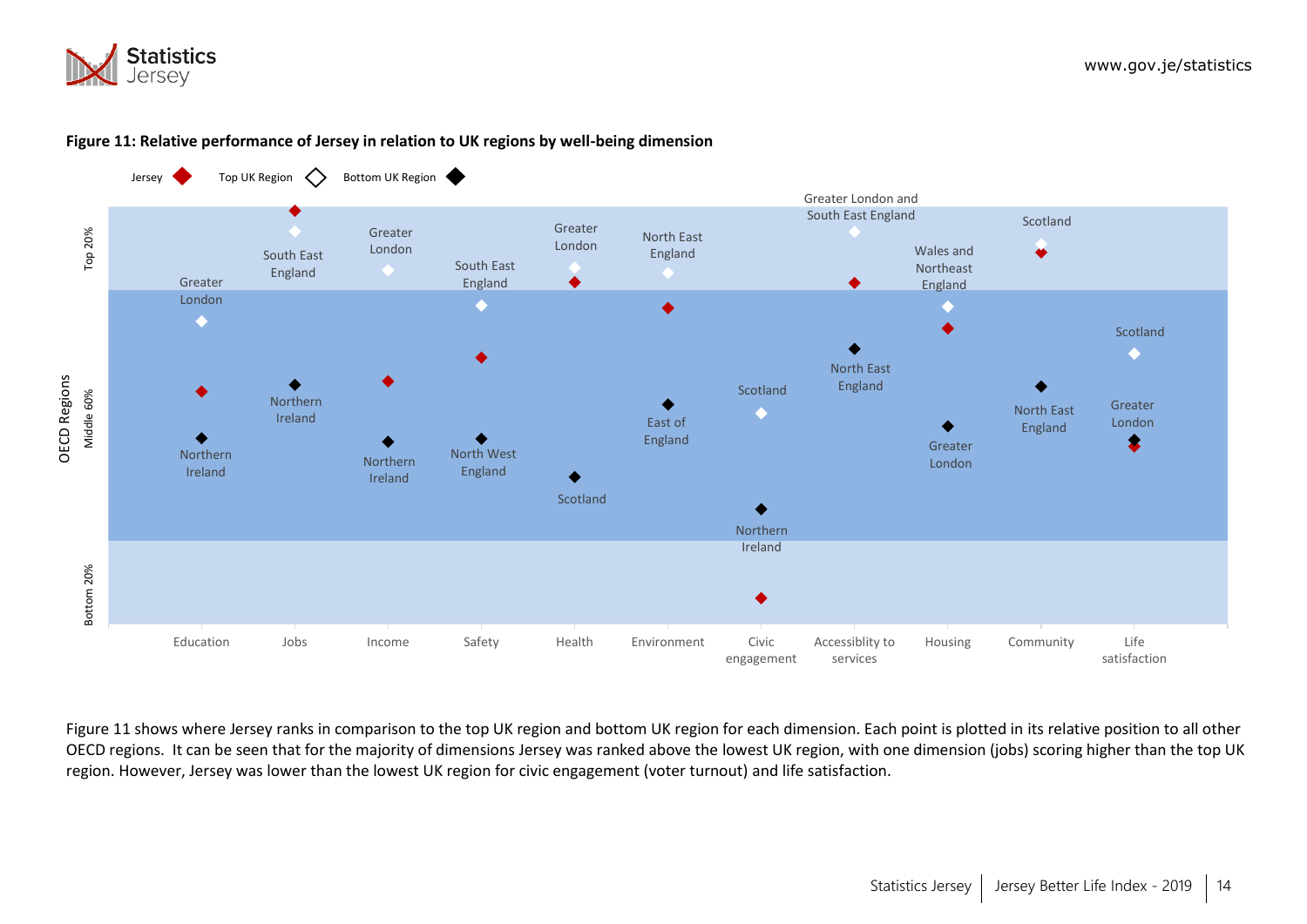

#### **Regional dimension summary**

*The plots shown in this section show Jersey's position relative to that of the UK regions for each dimension of well-being; the accompanying text relates to Jersey relative to all OECD regions.*



On a measure of disposable income, Jersey ranked 160<sup>th</sup> out of 380 regions. In 2017, mean net disposable income per capita in Jersey was \$19,891 per year (see footnote 4, constant 2010 prices). When compared with all UK regions Jersey ranked 6<sup>th</sup>.

In terms of employment, almost 80% of people in Jersey of working age (15 to 64 years) were in some form of employment (working at least one hour per week) in 2017. The unemployment rate within Jersey for 2018 was 2.9%. These two indicators give Jersey a relative dimension score of 9.9 (out of 10), ranking the Island  $5<sup>th</sup>$  out of 403 regions. When compared with all UK regions Jersey ranked  $1^{st}$ ;

South East England (excluding London) was the next highest, with a score of 9.4.

**Housing**



The housing dimension is measured by the average number of rooms per person in a dwelling. The value for Jersey in 2015 was 2.1 rooms per person. This gave Jersey a relative score of 6.7 (out of 10), ranking Jersey 118<sup>th</sup> out of 401 eligible regions. When compared with all UK regions, Jersey ranked 6<sup>th</sup>.

**Health**

**.** 



The health dimension is measured by: mortality rate (per 1,000 people); and life expectancy from birth (years). In Jersey in 2017 the mortality rate<sup>11</sup> was 6.9 per 1,000 people. For 2016-18 the life expectancy from birth was 82.6 years. These indicators ranked Jersey 74<sup>th</sup> out of 403 eligible regions, with a score of 8.4 (out of 10). When compared with all UK regions Jersey ranked 2<sup>nd</sup>.

**Access to services**



Having access to services such as public transport links or efficient telecommunications networks can improve the lives of individuals, by allowing for a more interconnected society. This dimension is measured by the percentage of households with broadband access. The value for this can be estimated using data from JOLS 2017 which recorded 90% of households having broadband access, giving Jersey

a relative score of 8.6 (out of 10). This ranked Jersey 74<sup>th</sup> out of 399 eligible regions. When compared with all UK regions Jersey ranked  $11<sup>th</sup>$ , with UK regions varying from 84% to 96%.

<sup>&</sup>lt;sup>11</sup> Age-adjusted using the OECD population structure for 2010.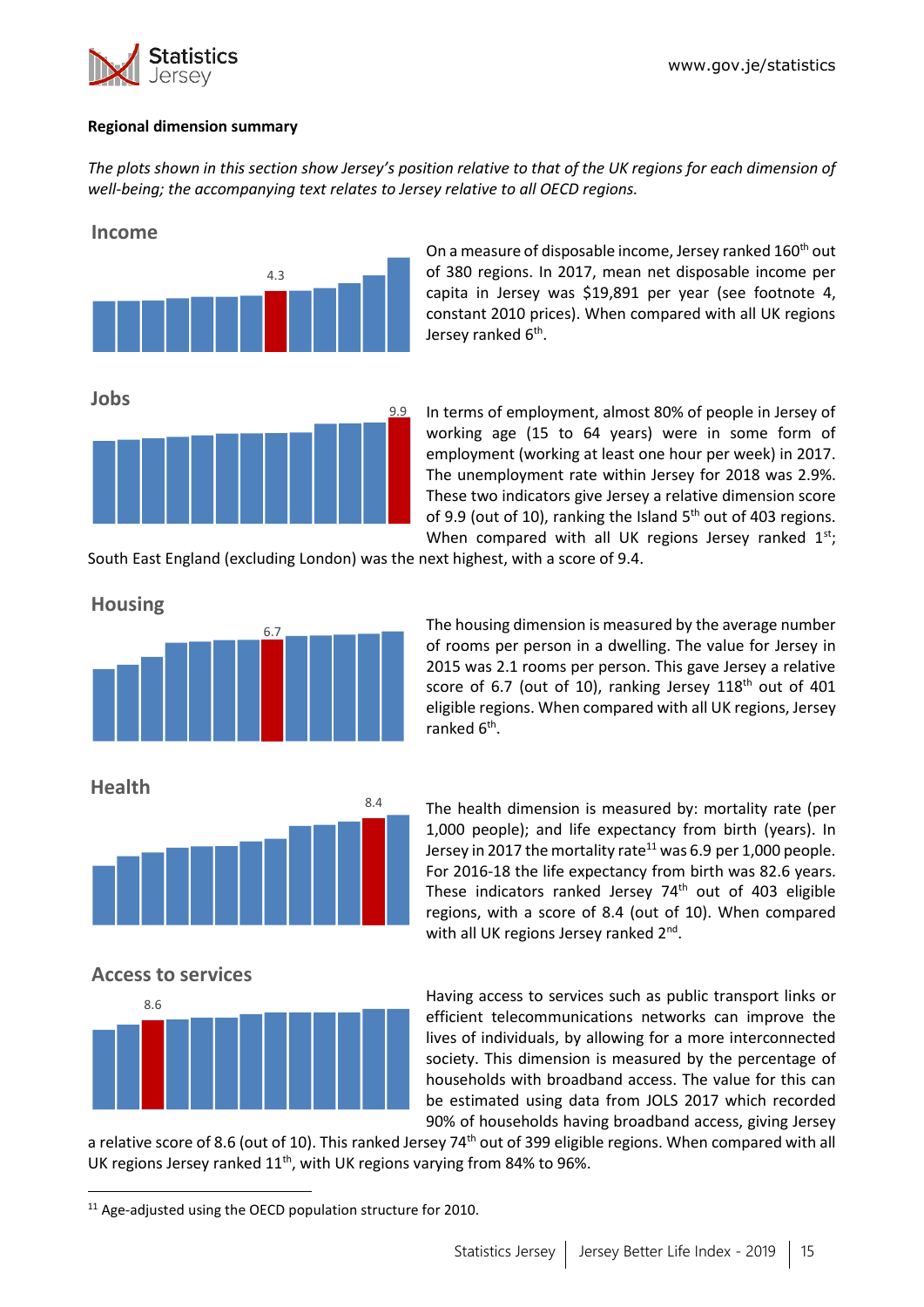www.gov.je/statistics



# 7.9 **Education** 9.5 **Community**

Educational attainment is measured as the percentage of people aged 15 or over, who are either employed or unemployed, that have at least a secondary education. For Jersey in 2017 this proportion was almost 84%, giving Jersey a score of 8.0 (out of 10) and ranking the Island  $175<sup>th</sup>$  out of 393 eligible regions. When compared with all UK regions Jersey ranked 4<sup>th</sup>.

The community dimension is measured by the percentage of people who have someone they can rely on in case of need. The latest figure for Jersey of 96% (from JOLS 2016 and 2018) gives a relative score of 9.5 (out of 10) and ranked Jersey 43rd out of 383 eligible regions. When compared with all UK regions Jersey ranked equal 3<sup>rd</sup> with Scotland.

**Civic engagement**



For Jersey this dimension is measured by voter turnout in the May 2018 States Assembly election; the percentage of registered voters who voted (43.4%) gives Jersey a relative score of 0.3 (out of 10) and ranked Jersey 379<sup>th</sup> out of 403 eligible regions. When compared with all UK regions (2015 national elections) Jersey ranked  $13<sup>th</sup>$ , with all UK regions being higher than Jersey. The closest UK region was

Northern Ireland, for which the voter turnout was almost 15 percentage points higher than that of Jersey, giving the region a score of 3.4.



Air quality is measured by the average level of particulate matter of less than 2.5 μm in diameter. When comparing Jersey to other regions there should be a degree of caution as the values for Jersey are actual recorded values whereas, unlike the national-level Better Life Index, all other regions are OECD estimates based on satellite imagery. The value of  $8 \mu g/m^3$  (2015-17 average) for Jersey gives a relative score

of 8.0 (out of 10), ranking the Island 99<sup>th</sup> out of 403 eligible regions. When compared with all UK regions Jersey ranked 7<sup>th</sup>.

**Safety**



The homicide rate for Jersey in the three-year period 2015-17, derived from police statistics, (see [Appendix](#page-21-0) D), was 0.9 per 100,000 people, giving Jersey a relative score of 9.38 (out of 10) and ranking Jersey 146<sup>th</sup> out of 401 eligible regions. When compared with all UK regions Jersey ranked 4 th, slightly below Northeast England (9.43) but above the East of England (9.31).

# **Life satisfaction**



The life satisfaction dimension comprises a single indicator: self-assessment of life satisfaction. The relative score for Jersey of 5.6 (out of 10) ranked Jersey joint 221<sup>st</sup> out of 383 eligible regions. When compared with all UK regions, Jersey ranked 13<sup>th</sup> (bottom).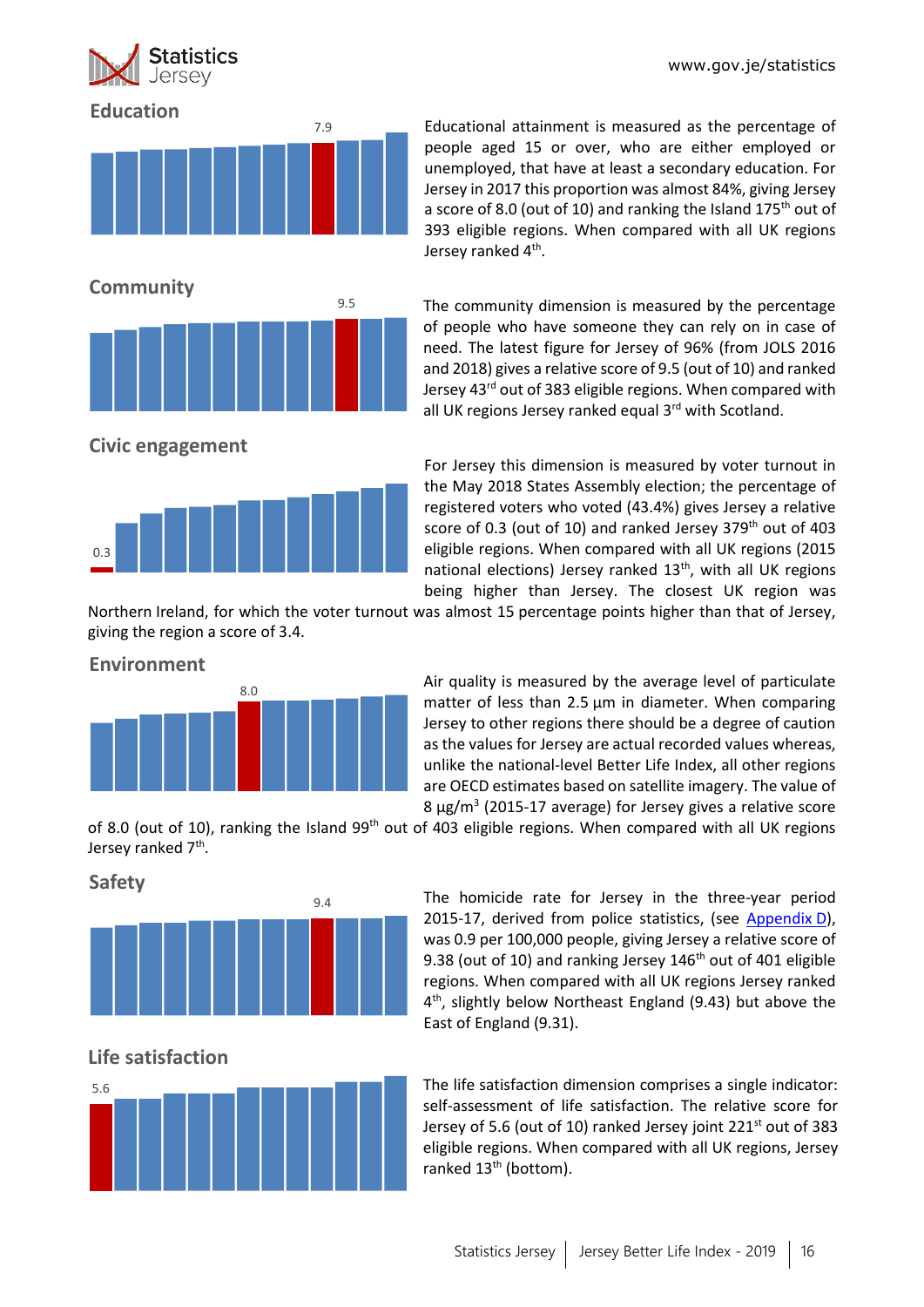

# **Regional comparison with 2018**

Jersey's overall regional well-being rank was 4 places lower in 2019 than 2018, dropping from 132<sup>nd</sup> to 136<sup>th</sup>. This fall in ranking was driven by a decrease in the score for the life satisfaction dimension.

For some dimensions reference years have remained the same but rankings may have changed due to OECD data either having been revised or being available to a higher level of accuracy. Changes in rank are expressed on a like for like basis to 2018. Meaning only those regions with valuesin both 2018 and 2019 for a dimension are included when measuring the number of places in rank changed.

| <b>Income</b>        |                          |                                 |                                                         |  |  |  |  |  |  |  |
|----------------------|--------------------------|---------------------------------|---------------------------------------------------------|--|--|--|--|--|--|--|
|                      | In 2019 Jersey<br>ranked | 160 <sup>th</sup><br>out of 380 | Places worse<br>than in 2018                            |  |  |  |  |  |  |  |
|                      |                          | <b>Jobs</b>                     |                                                         |  |  |  |  |  |  |  |
|                      | In 2019 Jersey<br>ranked | ςth<br>out of 403               | Place better<br>$\sqrt{1}$<br>than in 2018              |  |  |  |  |  |  |  |
| <b>Housing</b>       |                          |                                 |                                                         |  |  |  |  |  |  |  |
|                      | In 2019 Jersey<br>ranked | 118 <sup>th</sup><br>out of 401 | Places worse<br>$\blacktriangledown$ 30<br>than in 2018 |  |  |  |  |  |  |  |
| <b>Health status</b> |                          |                                 |                                                         |  |  |  |  |  |  |  |
|                      |                          |                                 |                                                         |  |  |  |  |  |  |  |
|                      | In 2019 Jersey<br>ranked | 74 <sup>th</sup><br>out of 403  | Places better<br>19<br>than in 2018                     |  |  |  |  |  |  |  |
|                      |                          | <b>Access to Services</b>       |                                                         |  |  |  |  |  |  |  |
|                      | In 2019 Jersey<br>ranked | ⊿th<br>out of 399               | Place worse<br>than in 2018                             |  |  |  |  |  |  |  |
|                      |                          | <b>Education and skills</b>     |                                                         |  |  |  |  |  |  |  |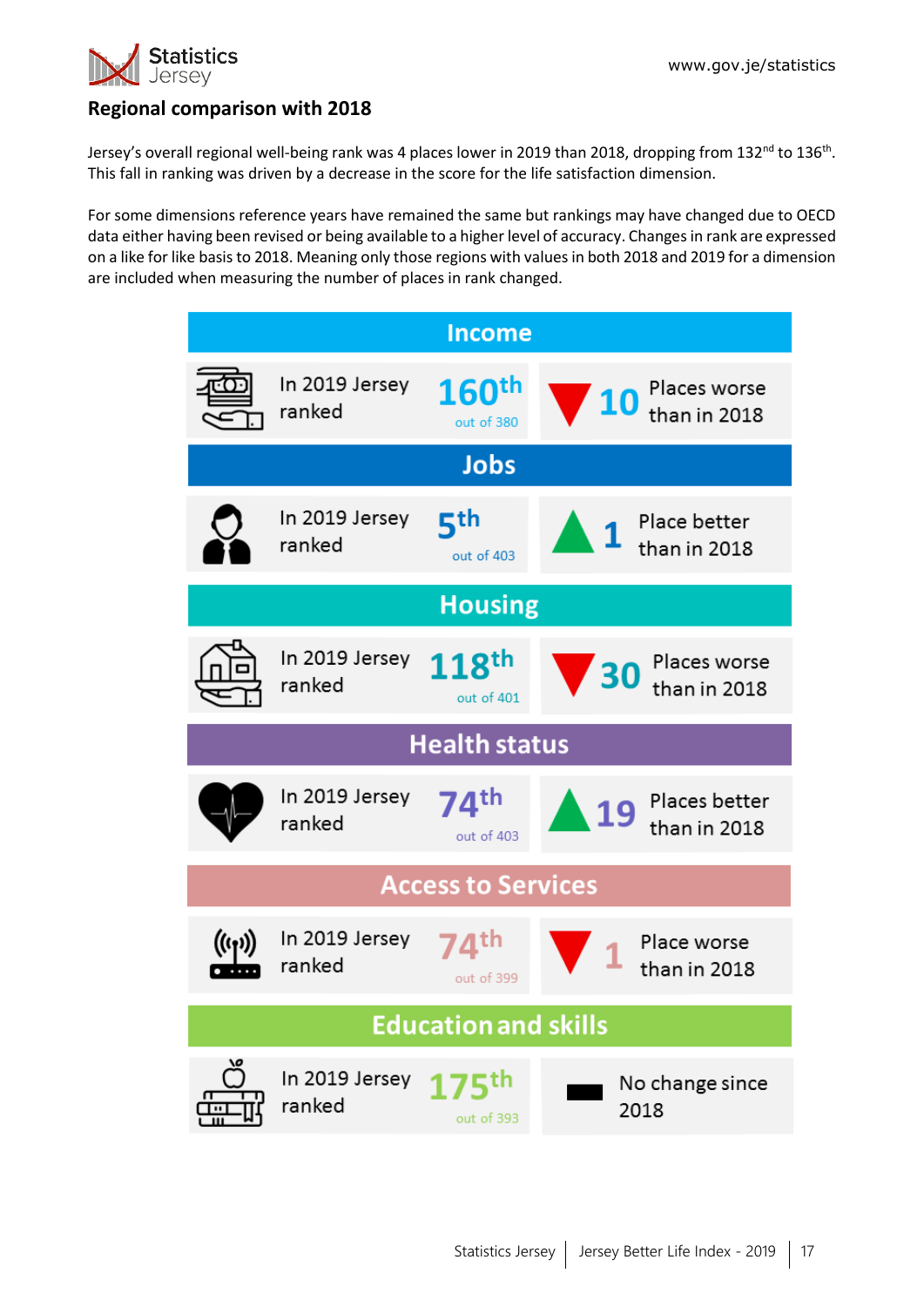

| <b>Community</b>         |                              |                                 |                                   |  |  |  |  |  |  |
|--------------------------|------------------------------|---------------------------------|-----------------------------------|--|--|--|--|--|--|
|                          | In 2019 Jersey<br>ranked     | <b>13rd</b><br>out of 383       | Places worse<br>9<br>than in 2018 |  |  |  |  |  |  |
|                          |                              | <b>Civic Engagement</b>         |                                   |  |  |  |  |  |  |
| <b>MOTE</b>              | In 2019 Jersey<br>ranked     | out of 403                      | No change since<br>2018           |  |  |  |  |  |  |
|                          | <b>Environmental quality</b> |                                 |                                   |  |  |  |  |  |  |
|                          | In 2019 Jersey<br>ranked     | QQth<br>out of 403              | Places worse<br>than in 2018      |  |  |  |  |  |  |
|                          |                              | <b>Personal safety</b>          |                                   |  |  |  |  |  |  |
|                          | In 2019 Jersey<br>ranked     | 146 <sup>th</sup><br>out of 401 | Place worse<br>than in 2018       |  |  |  |  |  |  |
| <b>Life Satisfaction</b> |                              |                                 |                                   |  |  |  |  |  |  |
|                          | In 2019 Jersey<br>ranked     | $221$ st<br>out of 383          | Places worse<br>than in 2018      |  |  |  |  |  |  |

The large decrease in Jersey's ranking in the life satisfaction dimension was primarily due to a change in the methodology used for this indicator for Jersey between 2018 and 2019. The 2018 Jersey Better Life Index used an estimated value in order to derive a valid comparison with the OECD data and reference year. In 2019, however, JOLS included the precisely stated question on this topic as used by the OECD. The indicator value derived from the 2019 Jersey data, therefore, provides a better definitional comparison with that of the OECD, though for a different reference year.

Both the housing and income dimensions had updated values for the majority of OECD nations and regions, contributing to the changes in rankings. In the case of the income dimension the change in ranking was driven by a slight decrease in the Jersey value whilst some other regions saw increases.

The health status dimension saw the greatest increase in terms of ranking for Jersey between 2018 and 2019, due to a lower age-adjusted mortality rate for Jersey (see [Appendix D\)](#page-21-1).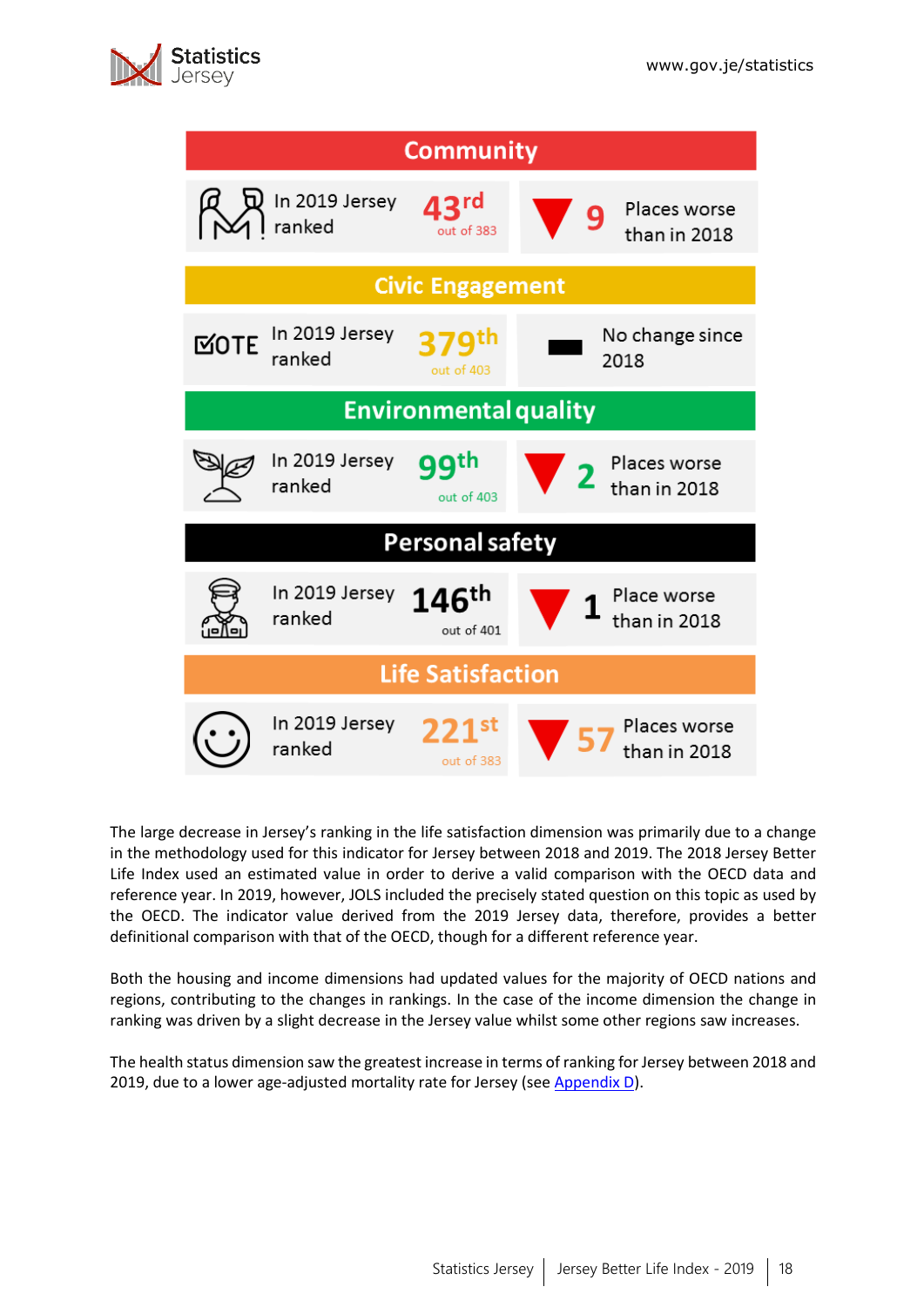

#### **National level scores for each dimension**

| <b>Appendix A</b> |  |
|-------------------|--|
|-------------------|--|

|                       |         |        | Jobs and |           | <b>Education and</b> |                                        |       |               |                   |                 | Work-life |         |
|-----------------------|---------|--------|----------|-----------|----------------------|----------------------------------------|-------|---------------|-------------------|-----------------|-----------|---------|
|                       | Housing | Income | earnings | Community | skills               | Environmental quality Civic engagement |       | Health status | Life satisfaction | Personal safety | balance   | Overall |
| Australia             | 7.8     | 6.3    | 7.8      | 8.5       | 7.5                  | 8.6                                    | 10.0  | 9.4           | 9.0               | 7.4             | 6.0       | 8.0     |
| Austria               | 6.1     | 6.5    | 7.7      | 7.0       | 8.2                  | 7.5                                    | 7.7   | 7.9           | 8.3               | 9.1             | 8.0       | 7.6     |
| Belgium               | 7.2     | 5.6    | 6.6      | 6.5       | 6.8                  | 6.5                                    | 9.6   | 8.2           | 7.6               | 8.0             | 8.6       | 7.4     |
| Brazil*               | 4.4     | 0.3    | 3.5      | 6.0       | 1.9                  | 5.3                                    | 7.5   | 6.6           | 5.9               | 0.0             | 7.8       | 4.5     |
| Canada                | 7.9     | 5.7    | 7.8      | 7.5       | 9.3                  | 8.9                                    | 5.2   | 9.6           | 9.3               | 9.1             | 8.9       | 8.1     |
| Chile                 | 5.5     | 1.6    | 5.3      | 3.5       | 4.7                  | 2.7                                    | 0.8   | 6.4           | $6.2$             | 5.4             | 7.1       | 4.5     |
| Colombia*             | 4.5     | 0.2    | 5.1      | 5.5       | 2.8                  | 4.5                                    | 2.0   | 7.9           | 5.5               | 1.2             | 1.9       | 3.7     |
| Czech Republic        | 4.9     | 2.9    | 6.4      | 6.5       | 9.8                  | 6.0                                    | 3.7   | 6.5           | 6.9               | 8.3             | 8.3       | 6.4     |
| Denmark               | $6.2$   | 5.3    | 8.1      | 8.5       | 7.5                  | 8.4                                    | 8.9   | 7.9           | 10.0              | 9.3             | 9.3       | 8.1     |
| Estonia               | 6.8     | 2.4    | 6.2      | 7.0       | 8.9                  | 8.1                                    | 4.3   | 5.6           | 3.4               | 7.5             | 9.3       | 6.3     |
| Finland               | $6.2$   | 5.4    | 7.0      | 8.5       | 8.8                  | 9.5                                    | 5.0   | 7.9           | 10.0              | 9.3             | 8.9       | 7.9     |
| France                | 6.6     | 5.9    | 6.3      | 6.0       | 7.0                  | 6.4                                    | 6.6   | 7.7           | 6.2               | 8.1             | 7.7       | 6.8     |
| Germany               | 6.9     | 6.7    | 7.8      | 6.0       | 8.6                  | 7.5                                    | 6.8   | 7.3           | 7.9               | 8.3             | 8.7       | 7.5     |
| Greece                | 4.8     | 1.8    | 1.9      | $1.0\,$   | 6.1                  | 3.9                                    | 4.3   | 8.2           | 2.4               | 7.1             | 8.1       | 4.5     |
| Hungary               | 5.6     | 2.0    | 5.6      | 4.0       | 8.1                  | 4.9                                    | 5.6   | 6.0           | 3.1               | 6.7             | 9.1       | 5.5     |
| Iceland               | 5.3     | 6.0    | 9.9      | 10.0      | 6.8                  | 9.8                                    | 7.5   | 8.6           | 9.7               | 9.6             | 5.4       | 8.0     |
| Ireland               | 7.4     | 4.1    | 6.9      | 8.5       | 7.7                  | 7.8                                    | 4.5   | 9.1           | 7.9               | 8.6             | 8.4       | 7.4     |
| Israel                | 5.0     | 3.9    | 6.8      | 5.0       | 8.6                  | 2.6                                    | 6.0   | 9.3           | 8.6               | 7.8             | 5.3       | 6.3     |
| Italy                 | 5.2     | 4.5    | 4.8      | 7.0       | 4.0                  | 4.1                                    | 6.2   | 8.3           | 4.5               | 7.0             | 8.8       | 5.8     |
| Japan                 | 5.9     | 5.4    | 7.5      | 5.5       | 10.0                 | 7.1                                    | 2.0   | 5.3           | 4.1               | 8.4             | 4.5       | 6.0     |
| Jersey                | 5.6     | 4.2    | 8.1      | 9.0       | 7.4                  | 7.9                                    | 0.0   | 9.1           | 6.6               | 8.9             | 5.4       | 6.6     |
| Latvia                | 3.6     | 1.4    | 5.5      | 4.0       | 8.8                  | 5.6                                    | 3.3   | 4.5           | 4.1               | 6.6             | 9.7       | 5.2     |
| Lithuania             | 5.4     | 3.0    | 5.7      | $5.0$     | 9.6                  | 6.4                                    | 1.6   | 4.2           | 4.1               | 6.3             | 9.9       | 5.6     |
| Luxembourg            | 6.8     | 8.2    | 8.0      | 7.5       | 6.8                  | 7.2                                    | 10.0  | 8.0           | 7.6               | 8.6             | 8.9       | 8.0     |
| Mexico                | 3.1     | 0.7    | 4.9      | 1.5       | 0.0                  | 2.6                                    | 4.1   | 6.4           | 6.2               | 2.2             | $1.2$     | 3.0     |
| Netherlands           | 7.4     | 5.3    | 8.2      | 6.5       | 7.0                  | 7.7                                    | 8.1   | 8.4           | 9.3               | 9.2             | 9.9       | 7.9     |
| New Zealand           | $6.2$   | 4.0    | 7.7      | 9.0       | 7.2                  | 8.8                                    | 7.7   | 9.5           | 9.0               | 7.6             | 5.4       | 7.5     |
| Norway                | 8.4     | 7.2    | 8.2      | $8.0\,$   | 7.7                  | 9.6                                    | 7.3   | 8.7           | 10.0              | 10.0            | 9.1       | 8.6     |
| <b>OECD Average</b>   | 6.5     | 6.5    | 7.0      | 5.5       | 7.0                  | 6.3                                    | 5.2   | 7.5           | 6.2               | 7.3             | 6.7       | 6.5     |
| Poland                | 4.7     | 2.4    | 5.8      | 4.0       | 9.5                  | 4.2                                    | 2.4   | 6.1           | 4.8               | 7.8             | 8.2       | 5.5     |
| Portugal              | 6.3     | 2.9    | 5.3      | 5.0       | 1.8                  | 7.9                                    | 2.6   | 5.8           | 2.4               | 8.3             | 7.5       | 5.1     |
| Russia*               | 4.4     | 1.9    | 5.8      | 5.5       | 9.8                  | 2.4                                    | 5.2   | 3.6           | 3.8               | 4.8             | 10.0      | 5.2     |
| Slovak Republic       | 4.5     | 2.6    | 5.0      | 6.5       | 9.3                  | 5.3                                    | 3.5   | 6.7           | $5.2$             | 7.4             | 8.8       | 5.9     |
| Slovenia              | 6.9     | 2.7    | 6.2      | 7.0       | 8.8                  | 6.3                                    | 2.0   | 7.3           | 4.1               | 9.6             | 8.7       | 6.3     |
| South Africa*         | 2.6     | 0.0    | 0.0      | 5.0       | 6.1                  | 1.6                                    | $6.2$ | 3.1           | 0.0               | 2.5             | 4.5       | 2.9     |
| South Korea           | 6.6     | 3.1    | 6.7      | 0.0       | 8.8                  | 2.4                                    | 7.1   | 4.7           | 4.1               | 7.7             | 2.3       | 4.9     |
| Spain                 | 6.8     | 3.7    | 5.0      | 7.5       | 3.7                  | 5.9                                    | 5.6   | 8.4           | 5.5               | 9.2             | 8.8       | 6.4     |
| Sweden                | 7.0     | 5.8    | 7.7      | 6.5       | 7.9                  | 9.6                                    | 8.9   | 8.5           | 9.0               | 8.5             | 9.7       | 8.1     |
| Switzerland           | 6.5     | 7.7    | 9.1      | 7.5       | 8.8                  | 8.4                                    | $1.2$ | 9.0           | 9.7               | 9.5             | 9.9       | 7.9     |
| Turkey                | 4.6     | 2.0    | 4.4      | 4.0       | 0.2                  | 2.6                                    | 8.9   | 7.1           | 2.8               | 7.0             | 0.0       | 4.0     |
| <b>United Kingdom</b> | 5.3     | 5.1    | 7.7      | 8.0       | 7.5                  | 7.2                                    | 5.4   | 7.7           | 7.2               | 8.9             | 6.3       | 6.9     |
| <b>United States</b>  | 8.4     | 10.0   | 8.5      | 6.5       | 9.3                  | 7.8                                    | 4.5   | 9.0           | 7.6               | 7.5             | 6.6       | 7.8     |

<span id="page-18-0"></span>\*OECD Partner country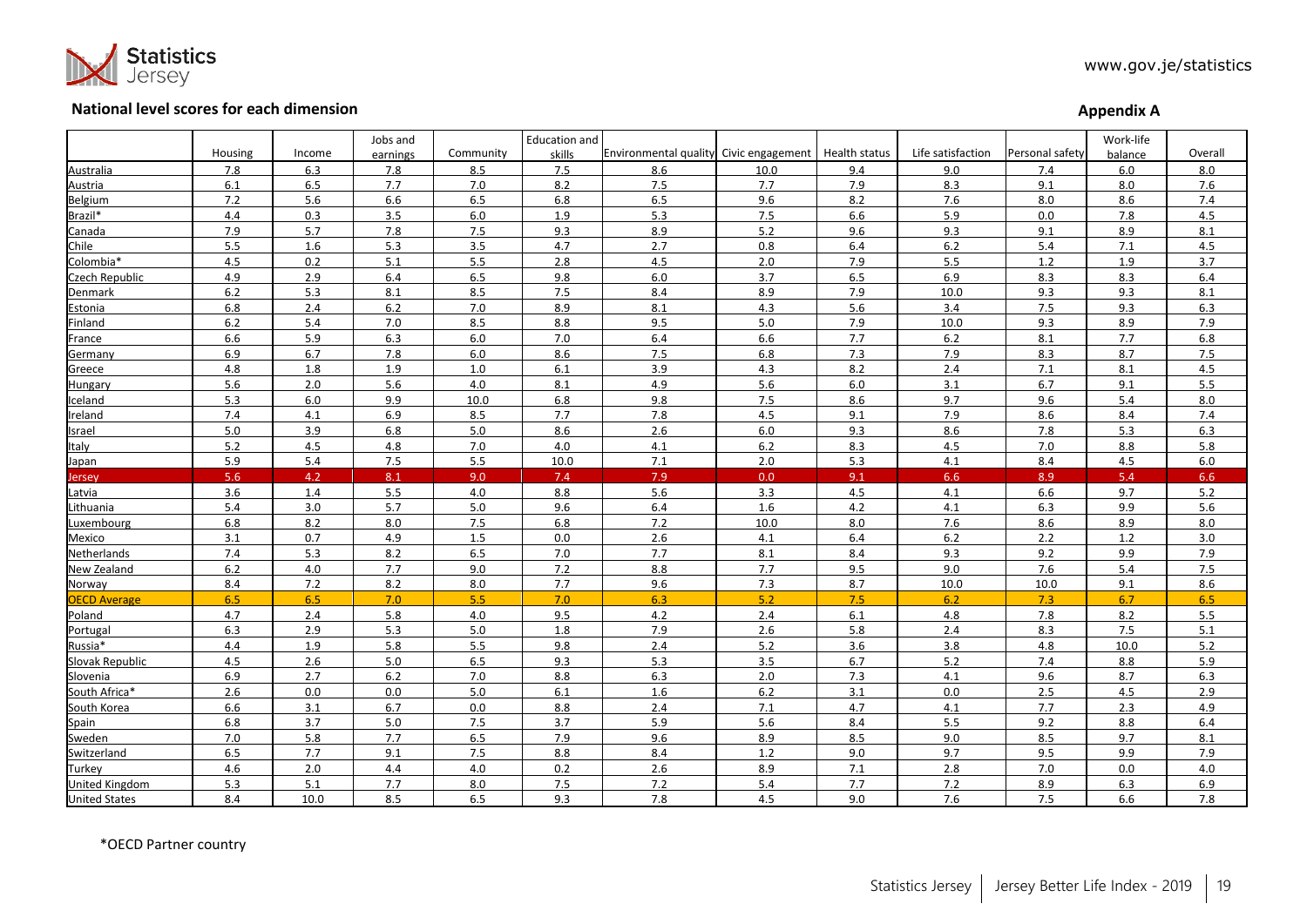

#### <span id="page-19-0"></span>**National level methodology**

Data for OECD countries is publicly available but subject to OECD copyright. National data: OECD 2019, Better Life Index[, https://stats.oecd.org/Index.aspx?DataSetCode=BLI](https://stats.oecd.org/Index.aspx?DataSetCode=BLI) (downloaded on 10/5/19).

The framework for the OECD Better Life Index considers data in 11 "dimensions" of well-being.

Across all 11 dimensions, there were six OECD indicators not used due to a lack of comparable data currently available for Jersey; these indicators were: "household net financial wealth" in the income dimension; "labour market insecurity" in the jobs and earnings dimension; "student skills" and "years in education" in the education and skills dimension; "stakeholder engagement for developing regulations" in the civic engagement dimension; and "time devoted to leisure and personal care" in the work-life balance dimension. Hence, scores published in this report may vary compared to those published by the OECD.

The overall Better Life Index for each jurisdiction is calculated as follows:

- for each indicator, a normalised score is calculated step a) below
- for each dimension, a normalised score is calculated as the unweighted arithmetic mean of the normalised scores of the indicators comprising the dimension –step b)
- finally, the Better Life Index is calculated as the unweighted arithmetic mean of all 11 dimension scores – step c)

For each jurisdiction, the indicator-level normalised scores are calculated relative to all OECD countries on a scale of between 0 (low) and 1 (high), through the following approach:

a) for an indicator with a positive tendency (high value implying "good"), the normalised score for each jurisdiction is calculated from the maximum (MAX) and minimum (MIN) values of the OECD countries as:

Normalised score = Jurisdiction - OECD MIN OECD MAX - OECD MIN

for an indicator with a negative tendency (high value implying "poor"), the normalised score for each jurisdiction is calculated as:

Normalised score = 1 - Jurisdiction - OECD MIN OECD MAX - OECD MIN

b) for each of the 11 dimensions, a normalised score on a scale of between 0 (low) and 10 (high) is calculated as:

the unweighted arithmetic mean of (10 times the normalised score for each indicator comprising the dimension)

c) the overall composite Better Life Index is calculated on a scale of 0 to 10 as the unweighted arithmetic mean of the normalised scores (0 to 10) of the 11 dimensions.

#### **Construction of Figure 3**

For each indicator, countries are scored according to their comparative performance using the following scale: 0 = bottom third, 5 = middle third, 10 = top third. The unweighted mean score is then calculated for each dimension. Finally, the unweighted mean score is calculated across dimensions. The data point for Jersey is shown in red.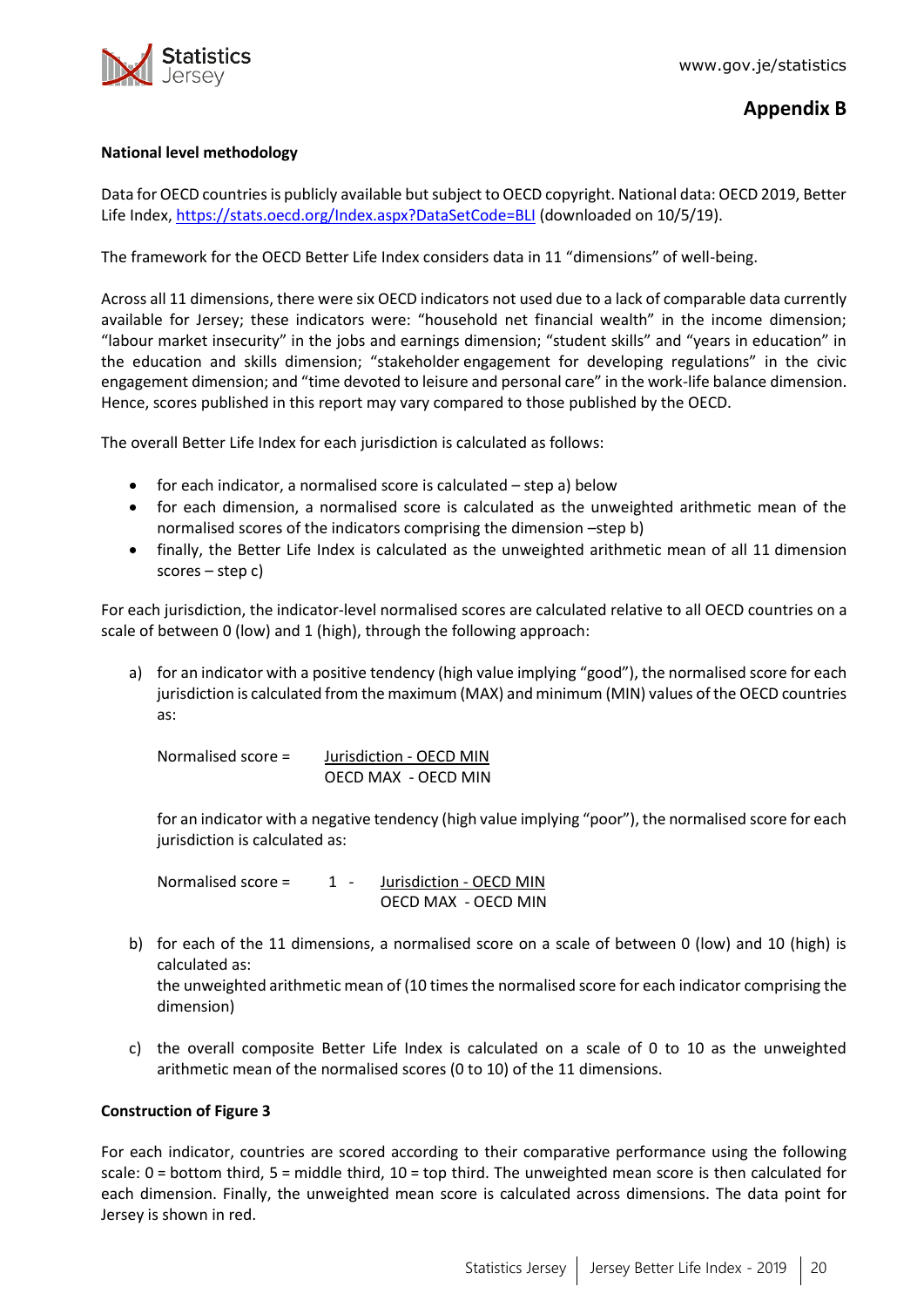

# **Appendix C**

#### **Regional level methodology**

Data for OECD countries is publicly available but subject to OECD copyright. Regional Data is from multiple sources within the Regions and Cities section of the OECD.Stat database: OECD Regional database 2019, Regions and Cities, <http://www.oecd.org/governance/regional-policy/regionalstatisticsandindicators.htm> (downloaded on 12/12/2019).

The OECD defines regions as the first tier of sub-national government (for example, states in the USA, provinces in Canada, or "régions" in France).

Reflecting the national-level methodology, the regional well-being measure also considers data in the 11 dimensions ("dimensions") comprising the OECD Better Life Index. The indicators within each dimension at the regional level are predominantly the same as those at the national-level. However, the work-life balance dimension at the national level is replaced by an access to services dimension, the indicator for which is the percentage of households accessing broadband. See Appendix  $D$  for information on the definitions used in both the national and regional sections.

Following the OECD regional-level methodology, Jersey's performance may be compared under each dimension with that of regions across the OECD and an overall regional well-being score constructed.

All scores calculated for each region are relative measures, calculated following a similar approach to that applied at the national level. However, due to considerable variations in some countries at a regional level, the OECD applies thresholds to eliminate extreme values, defined as below the 4<sup>th</sup> percentile and above the 96<sup>th</sup> percentile. In the case of homicide rate, since several regions across the OECD have a very high value, the cut-offs are the 10<sup>th</sup> and 90<sup>th</sup> percentiles, respectively. This approach is adopted in order to obtain wellbeing scores that are more evenly distributed and avoids cases where (as in the case of homicides rate) almost all regions would be scored at between 9 and 10.

To determine the overall measure of regional well-being, normalised scores are calculated for each indicator which are then averaged (arithmetic mean, unweighted) to provide a score for the relevant dimension. Some regions of the OECD do not have data for all indicators; for these regions, the average score of the indicators that are available is used. The dimension scores are then averaged (arithmetic mean, unweighted) to give the overall regional well-being score.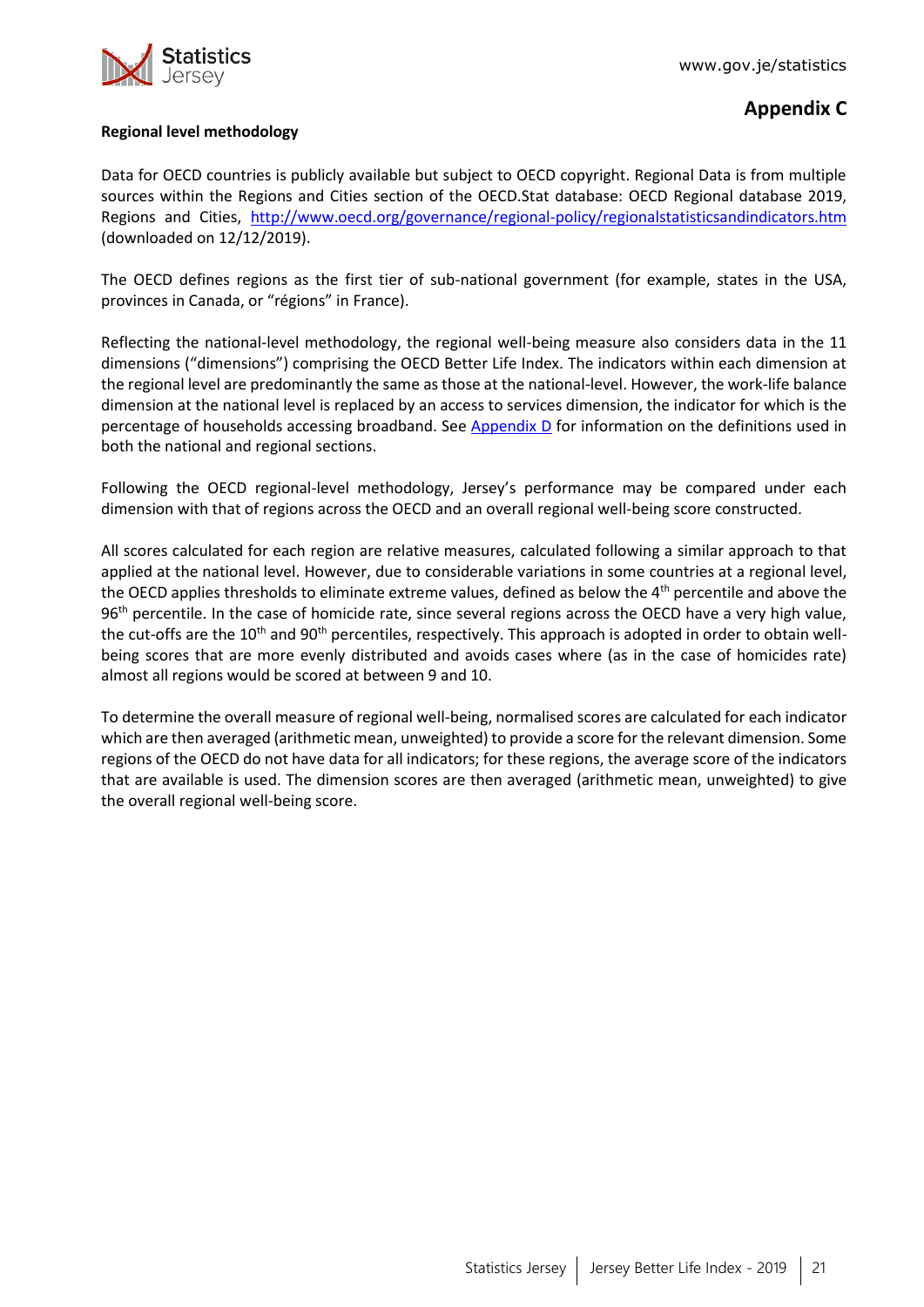

# **Appendix D**

# <span id="page-21-1"></span><span id="page-21-0"></span>**Indicator information**

#### **National**

The relevant definitions from "Better Life Index: Definitions and metadata, May 2019"<sup>12</sup> are used to define all national indicators in the Jersey Better Life Index 2019. Information and a comparison chart for each indicator can be viewed in the [Jersey Better Life Index section](https://www.gov.je/Government/JerseyInFigures/HousingLiving/Pages/BetterLifeIndex.aspx) of Jersey in Figures.

#### **Regional**

As there are 403 regions (including Jersey), we are unable to put charts for each indicator in this report. However, the raw scores for every region across each dimension can be found on [opendata.](https://opendata.gov.je/dataset/better-life-index) Below are the definitions and reference years for all the regional indicators.

#### **Income**

Household disposable income per capita. US \$, constant prices 2010, constant PPPs 2010, 2017 reference year apart from 2016; Australia, Belgium, Finland, France, Germany, Greece, Hungary, Ireland, Mexico, Netherlands, Norway, Poland, Portugal, Slovakia, Spain, 2014; Japan, Turkey, United Kingdom, United States, 2013, Switzerland, 2012; Chile, Iceland. Jersey's value is for 2017.

#### **Jobs**

- Employment rate. Percentage of population aged 15-64 that are employed. 2017 reference year apart from 2016; Australia, Canada, Iceland, Israel, South Korea, Mexico, New Zealand, United States, 2015; Japan. Jersey's value is for 2017.
- Unemployment rate. Percentage of labour force (employed and unemployed individuals) that are unemployed. Reference years 2018 apart from 2017; Estonia, Ireland, Israel, Japan, Mexico, Poland, 2016; Australia, Chile, Iceland, South Korea. Jersey's value is for 2018

#### **Housing**

Rooms per person. The number of rooms divided by the number of people living in a dwelling on average. Ref year 2016 apart from 2015; Mexico, Netherlands, Lithuania, 2014; Denmark, Turkey, 2013; Japan, New Zealand 2012; Belgium, Finland, Iceland, Ireland, Luxembourg, Norway, Poland, Slovenia, Sweden, Scotland, 2011; Canada, Italy, Portugal, Greece, 2010; France, South Korea, England, Wales, NI, and 2002; Chile. Jersey's value is for 2015.

#### **Health**

- Life expectancy. Life expectancy measures how long on average people could expect to live based on the age-specific death rates currently prevailing and is computed as a weighted average of life expectancy for men and women. Reference year 2017 apart from 2016; Latvia, Mexico, Estonia, Chile, 2015; Japan, Australia, 2014; Canada, South Korea, 2013; New Zealand, United States. Jersey's value is for the period 2016-18.
- Mortality rate. Number of deaths per 1,000 inhabitants, age-adjusted based upon the standard population, averaged over all OECD regions. Reference year 2017 apart from 2016; Chile, Hungary, Ireland, Australia, New Zealand, Poland, United States, 2015; Canada. Jerseys value is for 2017.

#### A**ccess to services**

Percentage of households with broadband access. Reference year 2017 apart from 2016; United States, 2015; Australia, Latvia, 2013; Turkey, 2012; Iceland, New Zealand. Jersey's value is for 2017.

 $\overline{a}$ <sup>12</sup> <http://www.oecd.org/statistics/OECD-Better-Life-Index-definitions-2019.pdf>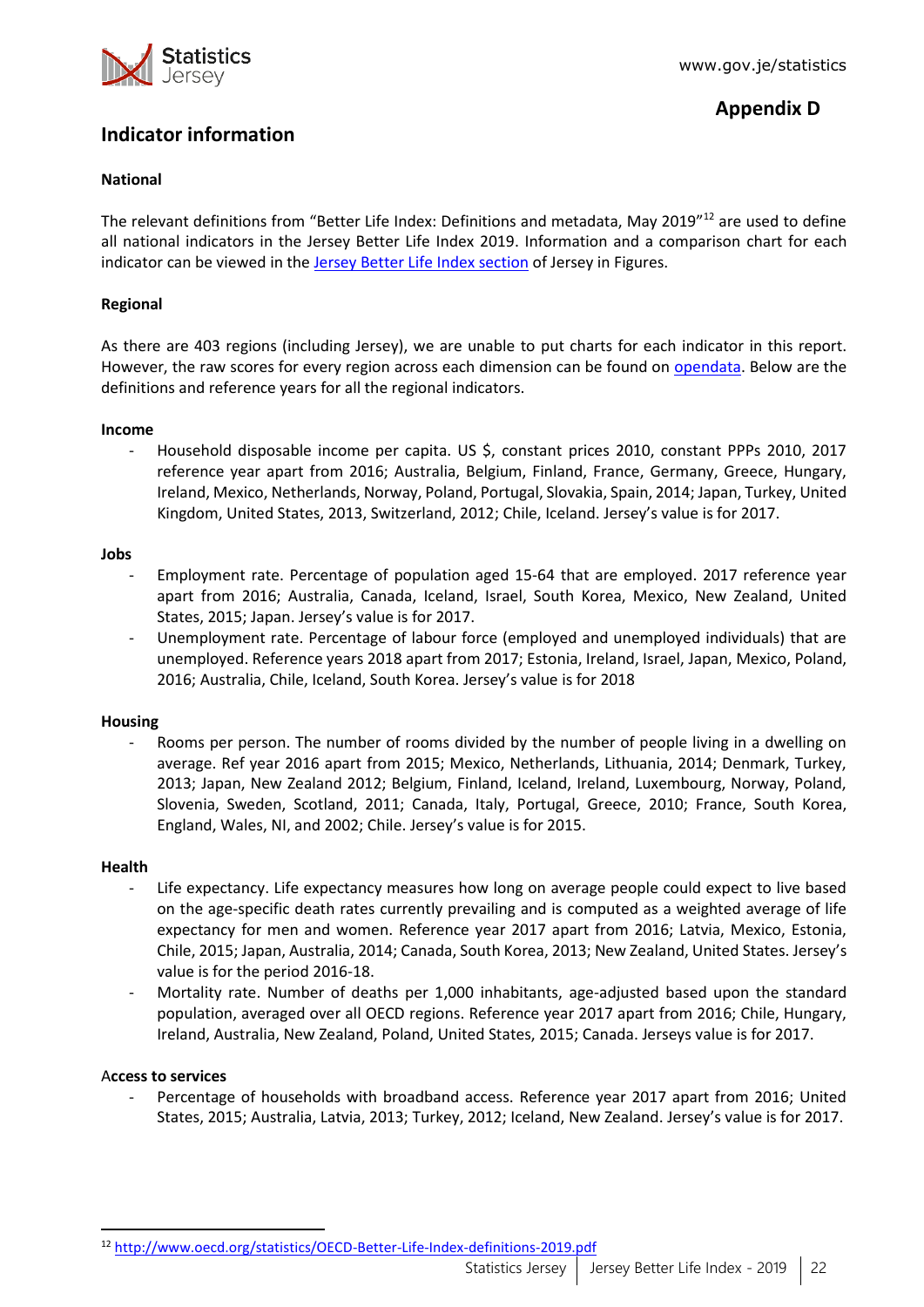

#### **Education and skills**

Percentage of the labour force (employed and unemployed individuals) with at least a secondary education as classified by the OECD/ISCED 2011. Reference year 2017 apart from 2016; United States, Canada, Israel, South Korea, New Zealand, 2015; Australia, Chile, Mexico, 2010; Japan. Jersey's value is for 2017. Some countries use different age ranges for their labour force, Jersey follows Eurostat in using aged 15 and over.

#### **Community**

Percentage of people who have friends or relative to rely on in case of need. Reference years average of 2006-14 for all OECD nations. Value for Jersey is a 2016 and 2018 average.

#### **Civic engagement**

- Percentage of the registered population that voted in a major election. Reference year 2017 apart from 2016; Australia, Iceland, Ireland, Slovak Republic, Spain, United States, 2015; Canada, Denmark, Greece, Israel, Lithuania, Mexico, Poland, Portugal, Switzerland, Turkey, United Kingdom, 2014; Belgium, Hungary, Japan, Latvia, Slovenia, Spain, 2013; Luxembourg. Value for Jersey is from the 2018 States Assembly elections.

#### **Environment**

Average level of particulate matters less than 2.5 microns in diameter (PM2.5) experienced by the population in the region. Reference years average of 2013-15 for all OECD nations. Value for Jersey is a 2015-17 average.

#### **Community**

Percentage of people who have friends or relative to rely on in case of need. Reference years average of 2006-14 for all OECD nations. Value for Jersey is a 2016 and 2018 average.

#### **Safety**

Number of homicides per 100,000 people, police statistics from annual reports. Reference years 2017 apart from 2016; Australia, Austria, Belgium, Chile, Germany, Ireland, Poland, 2015; Iceland, 2014; New Zealand, Sweden, Lithuania, 2013; Turkey, 2009; Netherlands. Value for Jersey is a 2015- 17 average.

#### **Life satisfaction;**

Self-assessment of life satisfaction using the Cantril Ladder (scale 0 to 10). Reference years average of 2006-14 for all OECD nations. Value for Jersey is from 2019.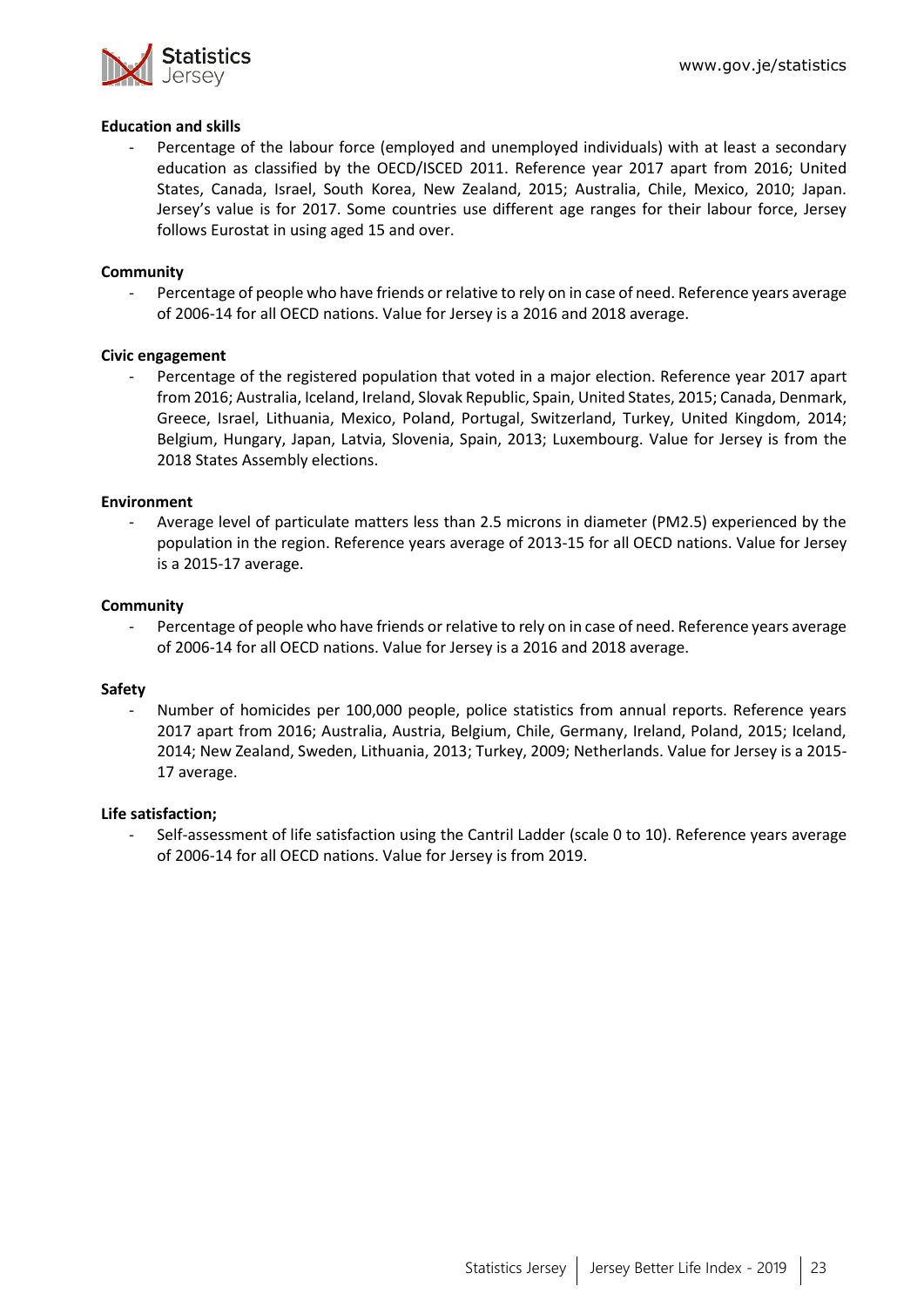

#### **OECD regions**

*Regions are those classified as territorial level 2 by the OECD, except for Latvia, Estonia and Lithuania which are both territorial level 3 regions.*

**Austria** - Burgenland, Lower Austria, Vienna, Carinthia, Styria, Upper Austria, Salzburg, Tyrol, Vorarlberg. **Australia** - New South Wales, Victoria, Queensland, South Australia, Western Australia, Tasmania, Northern Territory, Canberra Capital Region.

**Belgium** - Brussels-Capital Region, Flemish Region (Vlaams Gewest), Wallonia (Région Wallonne). **Canada** - Newfoundland and Labrador, Prince Edward Island, Nova Scotia, New Brunswick, Quebec, Ontario, Manitoba, Saskatchewan, Alberta, British Columbia, Yukon, Northwest Territories, Nunavut. **Switzerland** - Lake Geneva Region, Espace Mittelland, Northwestern Switzerland, Zurich, Eastern Switzerland, Central Switzerland, Ticino.

**Chile** – Tarapacá, Antofagasta, Atacama, Coquimbo, Valparaíso, O'Higgins, Maule, Bío-Bío, Araucanía, Los Lagos, Aysén, Magallanes y Antártica, Santiago Metropolitan, Los Rios, Arica y Parinacota.

**Czech Republic** – Prague, Central Bohemian Region, Southwest, Northwest, Northeast, Southeast, Central Moravia, Moravia-Silesia.

**Germany** - Baden-Württemberg, Bavaria, Berlin, Brandenburg, Bremen, Hamburg, Hesse, Mecklenburg-Vorpommern, Lower Saxony, North Rhine-Westphalia, Rhineland-Palatinate, Saarland, Saxony, Saxony-Anhalt, Schleswig-Holstein, Thuringia.

**Denmark** - Copenhagen Region, Zealand, Southern Denmark, Central Jutland, Northern Jutland. **Estonia** - North Estonia, West Estonia, Central Estonia, Northeast Estonia, South Estonia.

**Greece** – Attica, North Aegean, South Aegean, Crete, East Macedonia – Thrace, Central Macedonia, West Macedonia, Epirus, Thessaly, Ionian Islands, West Greece, Central Greece, Peloponnese.

**Spain** – Galicia, Asturias, Cantabria, Basque Country, Navarra, La Rioja, Aragon, Madrid, Castile and León, Castile-La Mancha, Extremadura, Catalonia, Valencia, Balearic Islands, Andalusia, Murcia, Ceuta, Melilla, Canary Islands.

**Finland** - Western Finland, Helsinki-Uusimaa, Southern Finland, Eastern and Northern Finland, Åland. **France** - Île-de-France, Centre - Val de Loire, Bourgogne-Franche-Comté, Normandy, Hauts-de-France, Grand Est, Pays de la Loire, Brittany, Nouvelle-Aquitaine, Occitanie, Auvergne-Rhône-Alpes, Provence-Alpes-Côte d'Azur, Corsica.

**Hungary** - Central Hungary, Central Transdanubia, Western Transdanubia, Southern Transdanubia, Northern Hungary, Northern Great Plain, Southern Great Plain.

**Ireland** - Border, Midland and Western, Southern and Eastern.

**Israel** – Jerusalem, North, Haifa, Central, Tel Aviv, South.

**Iceland** - Reykjavik Region, Other Regions.

**Italy** – Piedmont, Aosta Valley, Liguria, Lombardy, Abruzzo, Molise, Campania, Apulia, Basilicata, Calabria, Sicily, Sardinia, Bolzano-Bozen, Trento, Veneto, Friuli-Venezia Giulia, Emilia-Romagna, Tuscany, Umbria, Marche, Lazio.

**Japan** – Hokkaido, Tohoku, Northern-Kanto, Koshin, Southern-Kanto, Hokuriku, Toukai, Kansai region, Chugoku, Shikoku, Kyushu and Okinawa.

**Lithuania** – Alytus, Kaunas, Klaipeda, Marijampole, Panevežys, Šiauliai, Taurage, Telšiai, Utena, Vilnius, **Luxembourg** – Luxembourg.

**Latvia** – Kurzeme, Latgale, Riga, Pieriga, Vidzeme, Zemgale.

**Mexico** – Aguascalientes, Baja California, Baja California Sur, Campeche, Coahuila, Colima, Chiapas, Chihuahua, Mexico City, Durango, Guanajuato, Guerrero, Hidalgo, Jalisco, Michoacan, Morelos, Nayarit, Nuevo Leon, Oaxaca, Puebla, Queretaro, Quintana Roo, San Luis Potosi, Sinaloa, Sonora, Tabasco, Tamaulipas, Tlaxcala, Veracruz, Yucatan, Zacatecas, Edo. Mexico.

**Netherlands** – Groningen, Friesland, Drenthe, Overijssel, Gelderland, Flevoland, Utrecht, North Holland, South Holland, Zeeland, North Brabant, Limburg.

**Norway** - Oslo Region, Hedmark and Oppland, South-Eastern Norway, Agder and Rogaland, Western Norway, Trøndelag, Northern Norway.